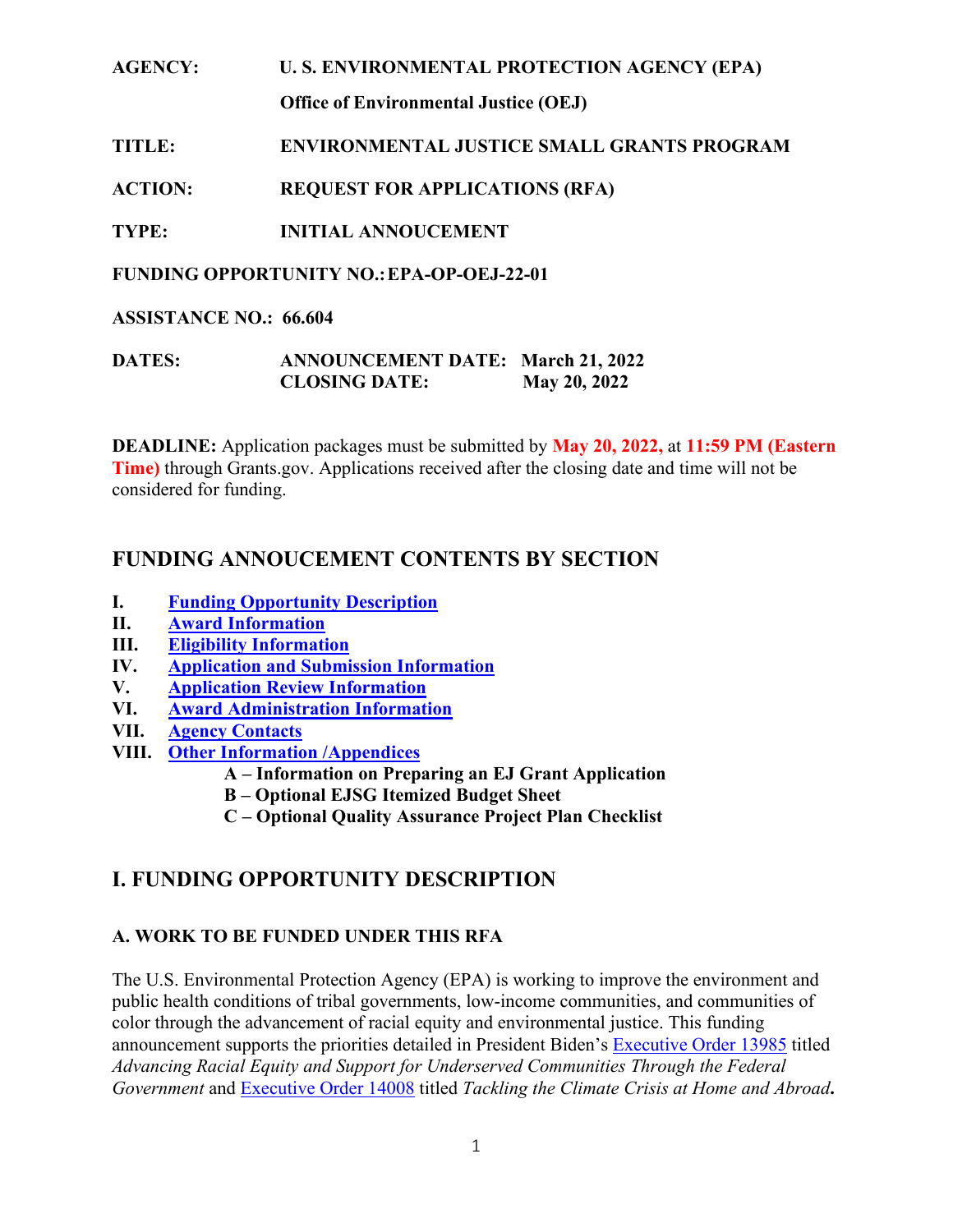\$1.6 million of American Rescue Plan (ARP) funds are now available to fund EJ Small Grants to federally recognized tribal governments to establish or modify public participation programs where fair treatment and meaningful participation priorities have been impacted by the COVID-19 pandemic. To be eligible for ARP funding, public participation programs must specifically address activities authorized by section 103(b) of the Clean Air Act (CAA; 42 U.S.C. 7403(b)) and/or section 1442 of the Safe Drinking Water Act (SDWA; 42 U.S.C. 300j–1). **For this single funding announcement, EPA is limiting eligible applicants to federally recognized tribal governments only.** Applicants may request up to **\$100,000.** Approximately **16 to 20** EJ Small Grants will be awarded to federally recognized tribal governments nationwide.

Consistent with principles defined under the EPA Policy for the Administration of Environmental Programs on Indian Reservations and the EPA Policy on Environmental Justice for Working with Federally Recognized Tribes and Indigenous Peoples, EPA works with tribes to make decisions and carry out program responsibilities affecting tribal communities and the health and welfare of the populace, consistent with Agency standards and regulations.

EPA relies on tribal government partners for help identifying local environmental values as a cornerstone of EPA administered environmental protection programs. Tribal governments also require capacity to engage tribal members and other people impacted by the Tribe's environmental management program. This funding announcement includes costs associated with integrating environmental justice principles into tribal environmental protection program operations, including procedures to assure fair treatment and meaningful involvement of tribal members and others living in areas affected by the tribal program. EPA assists federally recognized tribes in building capacity to establish public participation, community involvement, education, and communication systems to engage with tribal members and others living in areas affected by the tribal program and to conduct their own environmental justice analysis.

This Environmental Justice Small Grants (EJSG) opportunity provides funding directly to eligible federally recognized tribal governments for projects that help residents of tribal communities understand, address and participate in local environmental and public health issues**.** In general, the EJSG program awards grants that support *community-driven* projects designed to engage, educate, and empower communities to better understand and address local environmental and public health issues. Community-driven projects are projects that include activities where community residents and/or representatives are integrally involved in the thinking behind and execution of those activities.

#### **B. DEFINITION OF ENVIRONMENTAL JUSTICE**

The U.S. Environmental Protection Agency (EPA) defines "environmental justice" as the *fair treatment* and *meaningful involvement* of all people regardless of race, color, national origin or income with respect to the development, implementation, and enforcement of environmental laws, regulations, and policies. *Fair treatment* means that no one group of people, including racial, ethnic, or socioeconomic groups, should bear a disproportionate share of the negative environmental consequences resulting from industrial, municipal, and commercial operations or the execution of federal, state, local, and tribal environmental programs and policies. *Meaningful involvement* means that: (1) potentially affected community residents have an appropriate opportunity to participate in decisions about a proposed activity that will affect their environment and/or health; (2) the public's contribution can influence the regulatory agency's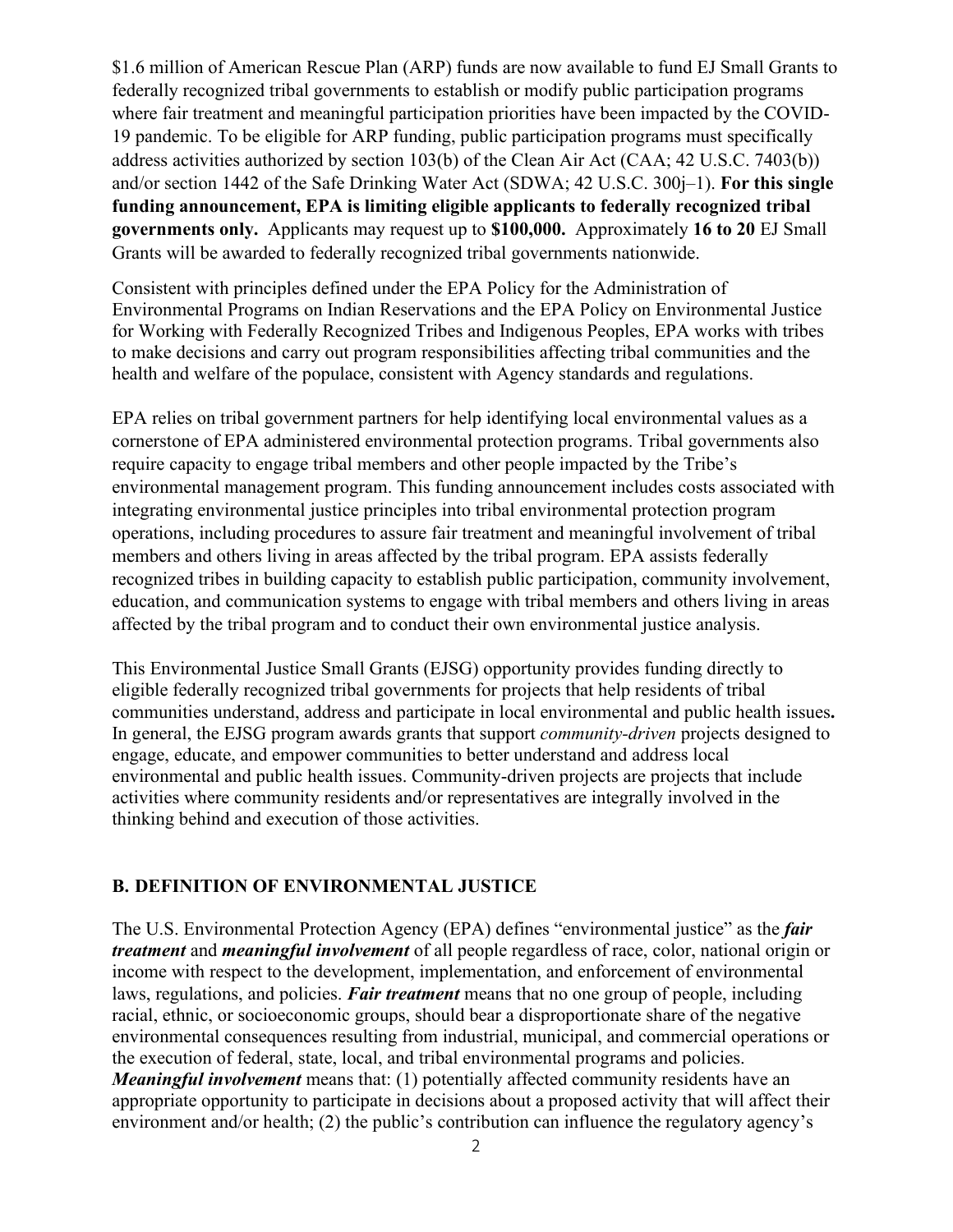decision; (3) the concerns of all participants involved will be considered in the decision-making process; and (4) the decision-makers seek out and facilitate the involvement of those potentially affected.

## **C. BACKGROUND**

EPA's Office of Environmental Justice (OEJ) established the Environmental Justice Small Grants (EJSG) Program in fiscal year (FY) 1994. The purpose of this grant program is to support communities dealing with environmental justice concerns through projects designed to engage, educate, and empower these communities to better understand environmental and public health issues and to identify ways to address these issues at the local level. To address priorities of the American Rescue Plan (ARP), this single funding opportunity has been limited to federally recognized tribal governments to establish or modify public participation programs where fair treatment and meaningful participation priorities have been impacted by the COVID-19 pandemic.

**EJSG Program Goals:** The immediate goals of the EJSG program are to support underserved communities through some of the initial steps of understanding, addressing, and developing solutions to local environmental and public health issues. Long-term, the EJSG program seeks to help build the overall capacity of communities with environmental justice concerns and help them create self-sustaining, community-based partnerships that will continue to improve local environments in the future. Additionally, the EJSG program is structured to be one of the more accessible federal grant programs, especially for community-based organizations who are unfamiliar with the federal grants process to strengthen their participation in the federal grant application process and build sustainable projects that continue after the award project period.

**Tribal Governments and Public Participation**: EPA and tribal governments each have a major role in protecting public health and the environment. At the federal level, the EPA enforces federal laws that protect the environment and establishes rules and regulations to enforce those laws. The 1984 EPA Policy for the Administration of Environmental Programs on Indian Reservations<sup>[1](#page-2-0)</sup> recognizes tribal governments as the primary government for making decisions and carrying out program responsibilities affecting Indian reservations, their environments, and the health and welfare of the reservation populace. Furthermore, the EPA Policy on Environmental Justice for Working with Federally Recognized Tribes and Indigenous Peoples<sup>[2](#page-2-1)</sup> promotes environmental justice principles in tribal environmental protection programs as follows:

- $\Box$  The EPA recognizes the right of the tribal governments to self-determination and acknowledges the federal government's trust responsibility to federally recognized tribes, based on the U.S. Constitution, treaties, statutes, executive orders, and court decisions.
- $\Box$  The EPA provides advice and recommendations to federally recognized tribes supporting the integration of environmental justice principles and programs into tribal government programs, policies, and activities, including procedures designed to ensure fair treatment

<span id="page-2-0"></span><sup>1</sup> https://www.epa.gov/sites/default/files/2015-04/documents/indian-policy-84.pdf

<span id="page-2-1"></span><sup>2</sup> https://www.epa.gov/environmentaljustice/epa-policy-environmental-justice-working-federally-recognized-tribesand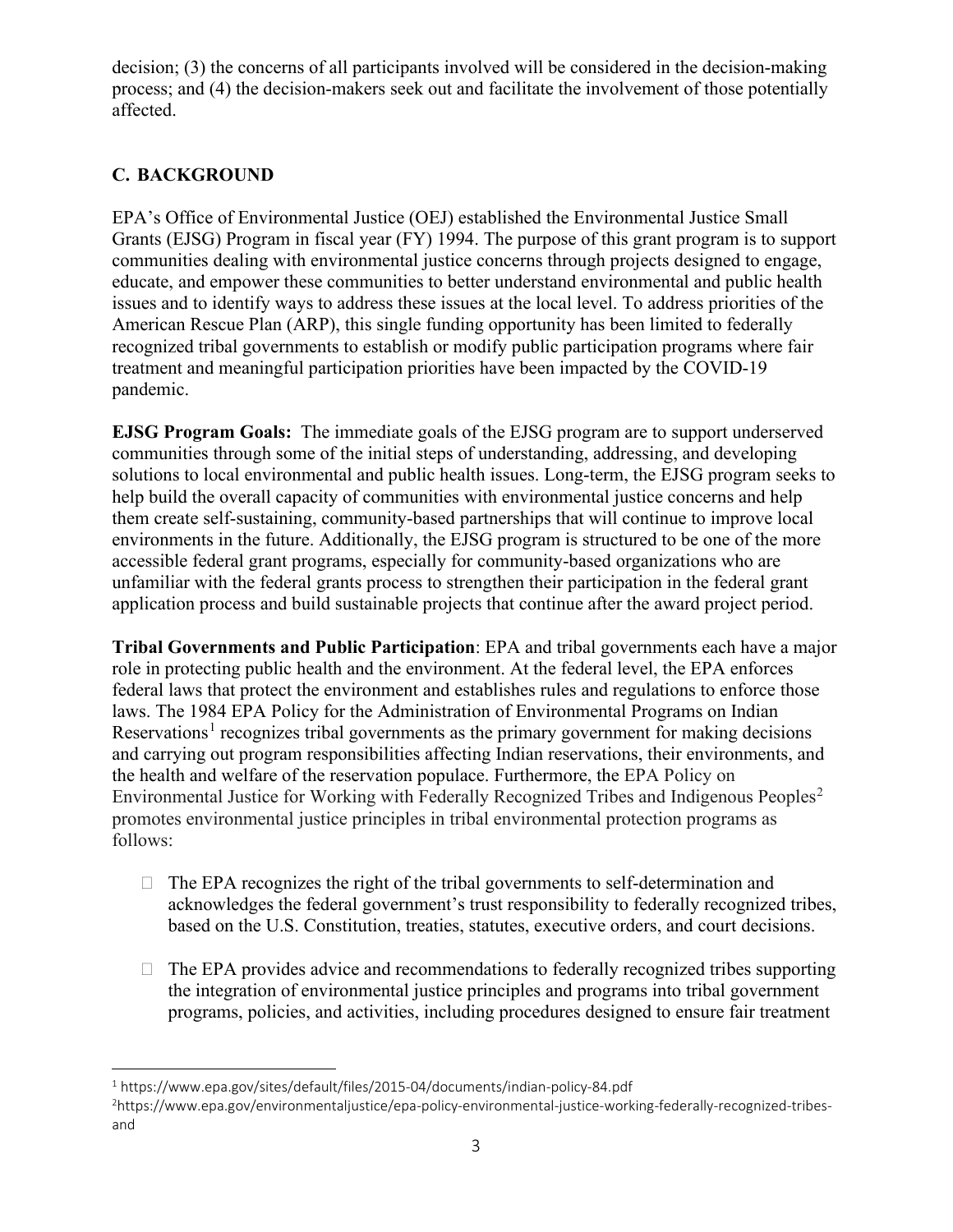and meaningful involvement of both tribal members and others living in areas affected by the tribal program.

 $\Box$  The EPA assists federally recognized tribes in building capacity to establish public participation, community involvement, education, and communication systems to engage with tribal members and others living in areas affected by the tribal program and to conduct their own environmental justice analysis.

Tribal governments may act as co-regulators with EPA or may implement authorized, approved or delegated EPA programs, where applicable<sup>[3](#page-3-0)</sup>, including those that require public involvement opportunities. Similarly, many tribal governments may administer tribal environmental programs that benefit from public participation in the decision-making process. Environmental functions with community involvement requirements typically include the National Environmental Policy Act, permitting actions, rulemaking, cleanup and redevelopment, and compliance and enforcement activities.

Public participation can be any process that directly engages the public in decision-making and gives full consideration to public input in making that decision. Public participation is a process, not a single event. It consists of a series of activities and actions by a sponsor agency over the full lifespan of a project to both inform the public and obtain input from them. Public participation contributes to better decisions because decision-makers have more complete information – in the form of additional facts, values, and perspectives obtained through public input – to bring to bear on the decision process. Decision-makers can then incorporate the best information and expertise of all stakeholders. Decisions are more implementable and sustainable because the decision considers the needs and interests of all stakeholders including vulnerable and overburdened communities, and stakeholders better understand and are more invested in the outcomes.

Different forms that public participation might take include: (1) informing the public by providing information to help them understand the issues, options, and solutions; (2) consulting with the public to obtain their feedback on alternatives or decisions; (3) involving the public to ensure their concerns are considered throughout the decision process, particularly in the development of decision criteria and options; (4) collaborating with the public to develop decision criteria and alternatives and identify the preferred solution; and (5) empowering the public by placing final decision-making authority in their hands.

As a result of the COVID-19 pandemic, many tribal, state, local, and federal government public participation processes have been disrupted by the inability to convene community meetings in public forums. This may be particularly true for tribal governments. According to the Indian Health Services, the COVID-19 pandemic has disproportionately affected tribal populations across the country. American Indian and Alaska Native populations have infection rates over 3.5 times higher than non-Hispanic whites, are over four times more likely to be hospitalized as a result of COVID-19 and have higher rates of mortality at younger ages than non-Hispanic whites<sup>[4](#page-3-1)</sup>. Additionally, many tribal communities are in rural locations where access to broadband, technology, and native speakers may be limited. This, combined with the traditional ecological knowledge and communications practices of many tribal communities, creates unique public participation considerations. This funding opportunity is available to Federally recognized tribal

<span id="page-3-0"></span><sup>3</sup> https://www.epa.gov/tribal/tribal-assumption-federal-laws-treatment-state-tas

<span id="page-3-1"></span><sup>4</sup> https://www.ihs.gov/coronavirus/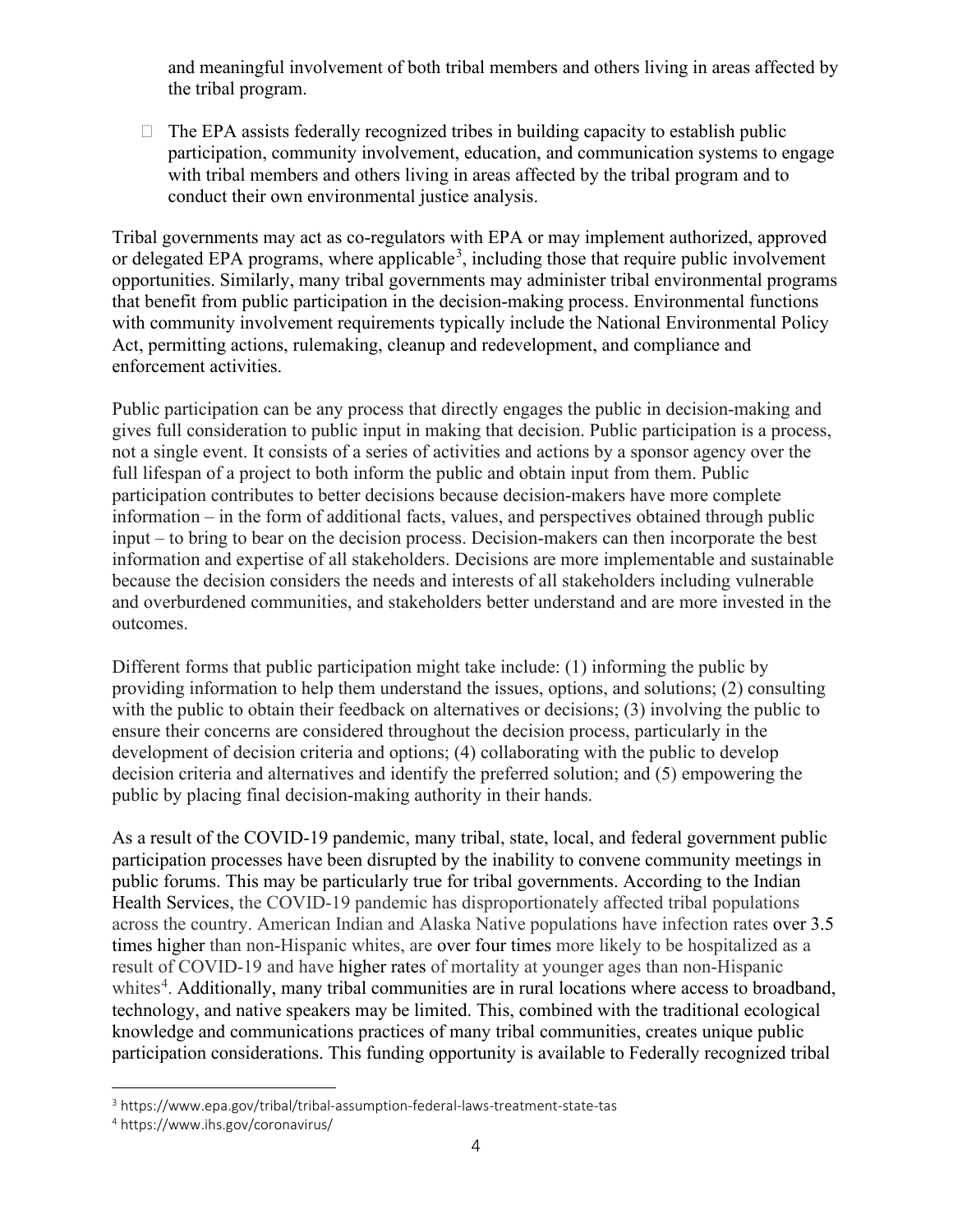governments to establish and or modify public participation programs to address COVID-19 impacts.

For more information on public participation programs, see:

- [https://www.epa.gov/system/files/documents/2021-08/powerpoint-meaningful-public](https://www.epa.gov/system/files/documents/2021-08/powerpoint-meaningful-public-part-web-final.pdf)[part-web-final.pdf](https://www.epa.gov/system/files/documents/2021-08/powerpoint-meaningful-public-part-web-final.pdf)
- <https://www.epa.gov/international-cooperation/public-participation-guide>
- <https://www.epa.gov/sites/default/files/2015-02/documents/ips-final-report.pdf>

To find the latest information about the EJSG program visit the following link: <https://www.epa.gov/environmentaljustice/environmental-justice-small-grants-program>

*Full Project Summaries of past projects dating back to the year 2000 are available at the following link: [https://www.epa.gov/environmentaljustice/environmental-justice-small-grants](https://www.epa.gov/environmentaljustice/environmental-justice-small-grants-program#GrantRecipients)[program#GrantRecipients](https://www.epa.gov/environmentaljustice/environmental-justice-small-grants-program#GrantRecipients)*

All projects considered for funding under this announcement must include a workplan. All workplans should include strategies for: 1) establishing or modifying public participation programs, 2) addressing local environmental and public health issues, 3) educating and empowering the community about environmental issues, and 4) approaches to building consensus and setting community priorities through public participation programs

**EJ Grantee Training Workshop** - All recipients will be required to attend an EJ Grantee Networking and Training Workshop to be hosted by EPA. Depending on local COVID-19 recommendations, the workshop may be virtual and/or in-person. The national networking workshop is designed to: 1) connect grant recipients, 2) assist recipients with strategic planning for their communities, with particular focus on public participation programs, and 3) provide general project management and federal grant guidance. Additionally, recipients are encouraged, but not required, to participate in the EJ webinar series<sup>[5](#page-4-0)</sup> to discuss project results and share lessons learned with other tribal communities.

## **D. QUALIFIED ENVIRONMENTAL STATUTES**

ARP funding is limited to activities authorized by section 103(b) of the Clean Air Act (CAA; 42 U.S.C. 7403(b)) and section 1442 of the Safe Drinking Water Act (SDWA; 42 U.S.C. 300j–1. For this reason, in order to be eligible under this announcement, each project must include activities related to **at least one** of the following federal environmental statutes. Public participation programs may address other environmental programs or a broad spectrum of programs, as long as at least one of the required statutes is included. **Any failure to clearly and conclusively identify and cite at least one of the federal statutes in your workplan will result in your project not being considered for award**.

**1. Clean Air Act, Section 103(b)(3):** conduct research, investigations, experiments, demonstration projects, surveys, and studies (including monitoring) related to the

<span id="page-4-0"></span><sup>&</sup>lt;sup>5</sup> The [EJ webinar series](https://www.epa.gov/environmentaljustice/environmental-justice-tribes-and-indigenous-peoples#:%7E:text=The%20EJ%20webinar%20series%20for,health%2C%20and%20other%20EJ%20concerns.) for tribes and indigenous peoples seeks to enhance EJ integration, build capacity, raise awareness of EPA and other federal programs and resources, and provide technical assistance to tribes and indigenous peoples on priority environmental, public health, and other EJ concerns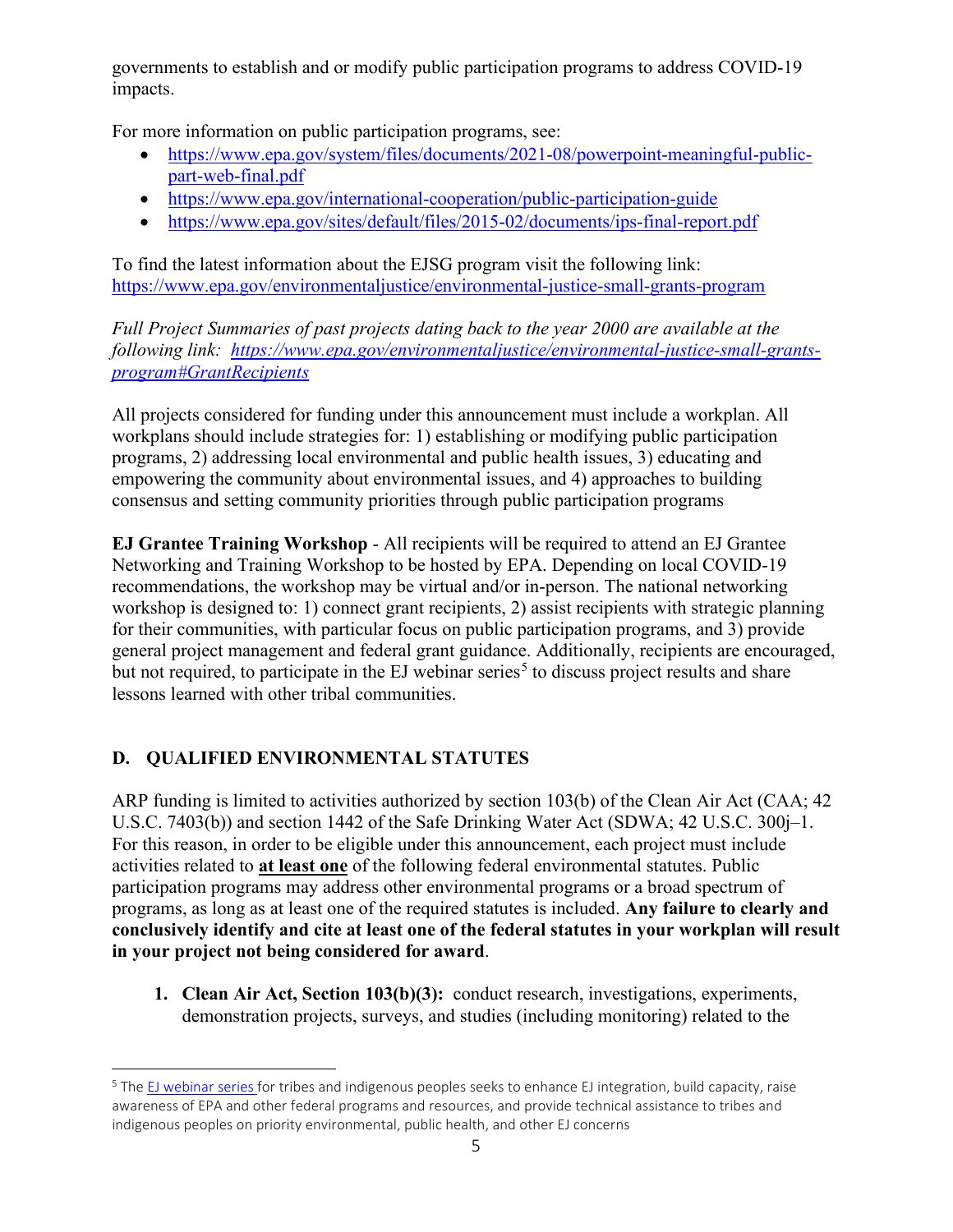causes, effects (including health and welfare effects), extent, prevention, and control of air pollution.

**2. Safe Drinking Water Act, Section 1442:** develop and expand the capability to carry out a program (that may combine training, education, and employment) for occupations relating to the public health aspects of providing safe drinking water.

**NOTE:** EJ grant activities must relate to gathering or transferring information or advancing awareness. Applications should emphasize this "learning" concept, rather than trying to "fix" an environmental problem using a well-established method. Examples of unacceptable grant applications involve performing large-scale clean-ups, treatments, routine recycling services, and major disposal and/or energy recovery projects.

For projects that will support *demonstration* activities, the project must involve new or experimental technologies, methods, or approaches; where the results of the project will be shared so that others can benefit from the knowledge gained. A project that is accomplished through the performance of routine, traditional, or well-established practices, or a project that is simply intended to carry out a task rather than transfer information or advance the state of knowledge, however worthwhile the project might be, is not a demonstration. The applicant must clearly explain in the application how the technologies, methods, or approaches used are new or experimental and how the project otherwise meets the requirements of a demonstration as described in this RFA. If your project uses technologies, methods or approaches that have been used previously in other geographic areas and/or business sectors, then your application must include an explanation as to how your demonstration project is different from such prior projects and is a true demonstration. You must also explain what will be learned from the demonstration project and how information regarding the results of the project will be disseminated to interested stakeholders who may be able to replicate the techniques that have been demonstrated. If your project is truly a demonstration and complies with other eligibility factors, then it will be considered for funding. *Remember, your project doesn't have to include demonstration activities. But if it does, then those activities must comply with the details listed above.*

### **E.EPA STRATEGIC PLAN/EXECUTIVE ORDER LINKAGE & ANTICIPATED OUTPUTS, OUTCOMES & PERFORMANCE MEASURES:**

This announcement supports key priorities of the Biden-Harris Administration as detailed in [Executive Order 13985](https://www.federalregister.gov/documents/2021/01/25/2021-01753/advancing-racial-equity-and-support-for-underserved-communities-through-the-federal-government) signed by President Biden on January 20, 2021 titled, *Advancing Racial Equity and Support for Underserved Communities Through the Federal Government***,** and [Executive Order 14008](https://www.federalregister.gov/documents/2021/02/01/2021-02177/tackling-the-climate-crisis-at-home-and-abroad) signed by President Biden on January 27, 2021 titled *Tackling the Climate Crisis at Home and Abroad*. Specifically, the projects selected under this announcement will support the federal government's efforts to advance racial equity, address health outcome disparities, and support underserved communities.

In addition, pursuant to Section 6a of EPA Order 5700.7, "Environmental Results under EPA Assistance Agreements," (see [https://www.epa.gov/grants/epa-order-57007a1-epas-policy](https://www.epa.gov/grants/epa-order-57007a1-epas-policy-environmental-results-under-epa-assistance-agreements)[environmental-results-under-epa-assistance-agreements\)](https://www.epa.gov/grants/epa-order-57007a1-epas-policy-environmental-results-under-epa-assistance-agreements). EPA must link assistance agreements to the Agency's Strategic Plan.

EPA's Draft Strategic Plan 2022- 2026 is available at [https://www.epa.gov/planandbudget/strategicplan.](https://www.epa.gov/planandbudget/strategicplan) The activities funded under this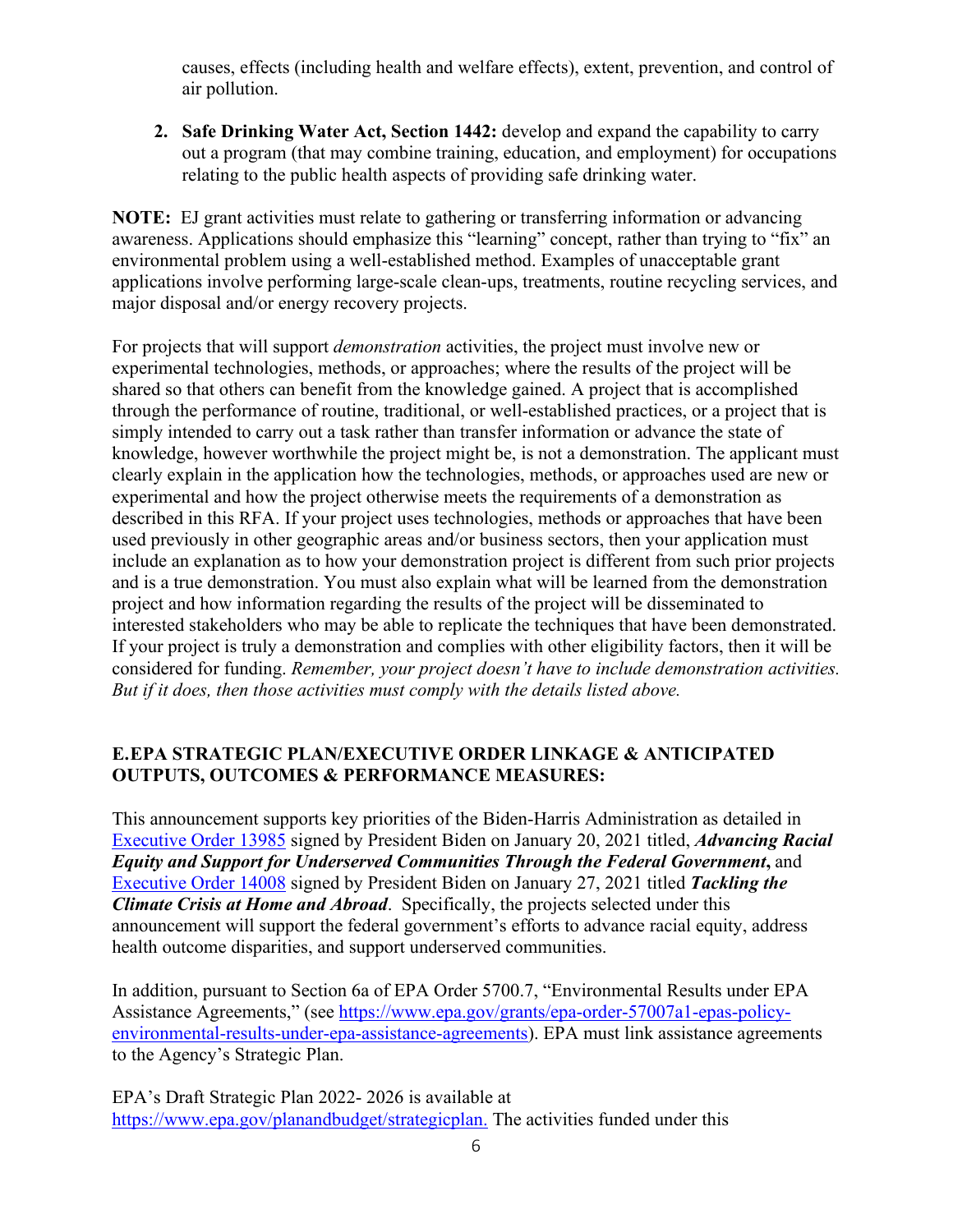announcement support Goal 2, Take Decisive Action to Advance Environmental Justice and Civil Rights, Objective 2.1, Promote Environmental Justice and Civil Rights at the Federal, Tribal, State, and Local Levels of the [Draft Plan:](https://www.epa.gov/planandbudget/strategicplan)

 EPA's Draft Strategic Plan 2022 - 2026 Goal 2 (Take Decisive Action to Advance Environmental Justice and Civil Rights); Objective 2.1 (Promote Environmental Justice and Civil Rights at the Federal, Tribal, State, and Local Levels) which states: *"Building Community Capacity and Climate Resilience and Maximizing Benefits to Overburdened and Underserved Communities: EPA will increase support for community-led action by providing unprecedented investments and benefits directly to communities with environmental justice concerns and by integrating equity throughout Agency programs."*

Applicants should explain in their application how their project will further the first strategy of Goal 2; Objective 2.1 of the Draft Strategic Plan. (*Building Community Capacity and Climate Resilience and Maximizing Benefits to Overburdened and Underserved Communities*).

EPA Order 5700.7 also requires that grant applicants adequately describe environmental outputs and outcomes to be achieved under assistance agreements. Applicants must include specific statements describing the environmental results of the proposed project in terms of well-defined outputs and, to the maximum extent practicable, well-defined outcomes that will demonstrate how the project will contribute to the goals and objectives described above.

- **1. Outputs (Evaluation Criteria, Section V.A)** The term "output" means an environmental activity, effort, and/or associated work product related to an environmental goal and objective that will be produced or provided over a period of time or by a specified date. Outputs may be quantitative or qualitative but must be measurable during an assistance agreement funding period. Examples of some expected outputs from funded project(s) may include the following:
	- $\Box$  A survey tool for collecting input from residents for a community assessment of environmental/public health hazards.
	- $\Box$  The number of resident participants in a survey to identify and prioritize ways to improve the Tribe's public participation program.
	- $\Box$  A study into the feasibility of creating a public participation program that addresses lessons learned from COVID-19 impacts to communications.
	- $\Box$  Results of a focus group piloting a technology-based approach, including content and reach.
	- $\Box$  Revised tribal participation program with fair treatment and meaningful participation priorities.
- **2. Outcomes (Evaluation Criteria, Section V.A.)** The term "outcome" means the result, effect or consequence that will occur from carrying out an environmental program or activity that relates to an environmental or programmatic goal or objective. Outcomes may be environmental, behavioral, health-related, or programmatic in nature; must be quantitative; and may not necessarily be achievable within an assistance agreement funding period. Additionally, outcomes should be organized by expected time period (short-term, intermediate, and long-term). Short-term outcomes refer to changes in knowledge or attitudes and usually occur during the project period. Intermediate outcomes refer to changes in behaviors and actions due to the knowledge acquired and are usually measured within several months after the end of the project. Long-term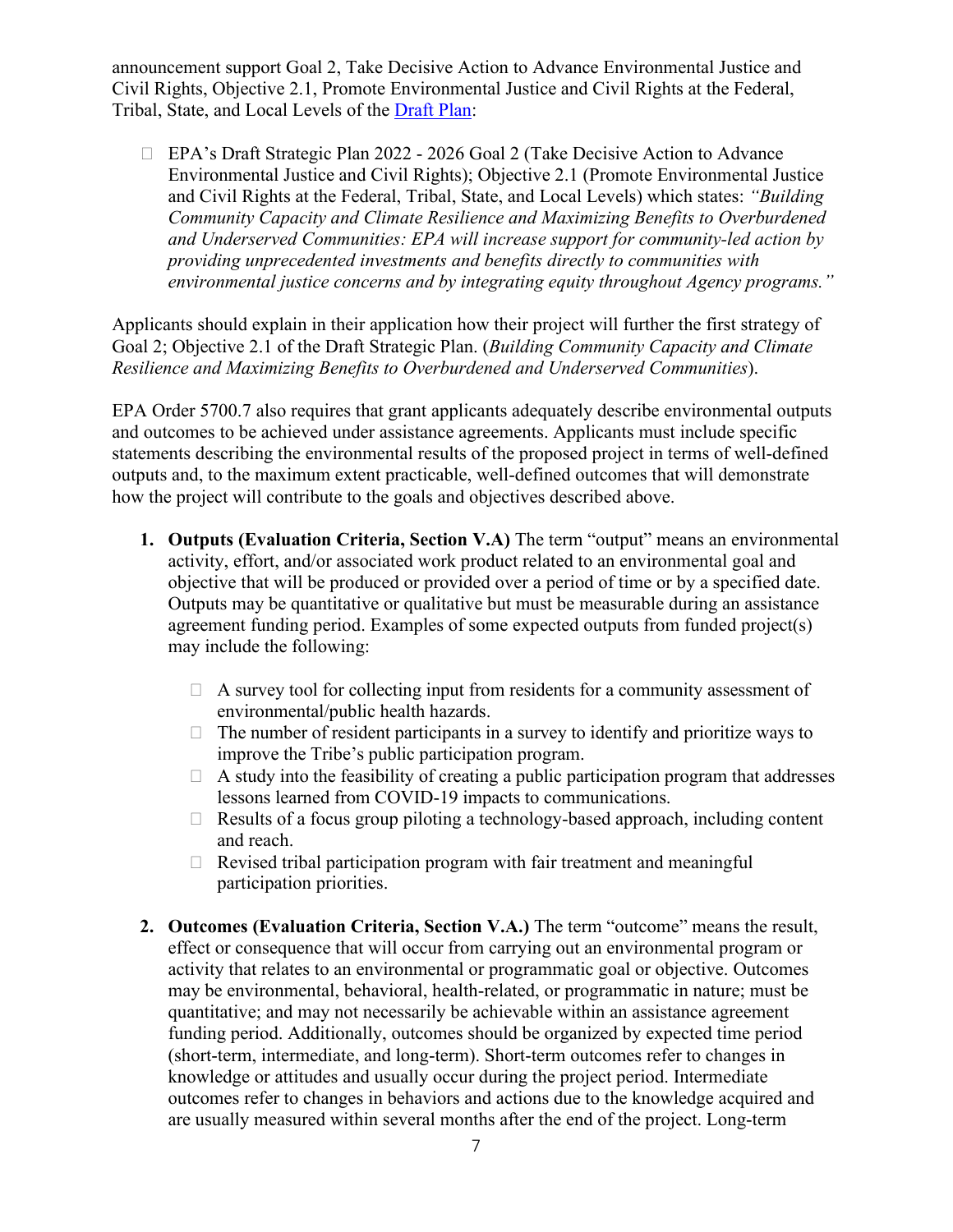outcomes refer to changes in conditions and are measured a year or several years after project completion. Short-term, intermediate, and long-term outcomes are related and build on one another. EPA encourages recipients to identify outcomes wherever possible because they lead to environmental and/or public health improvement more clearly than outputs. Here are examples of possible outcomes:

- 1. **Short-term** (change in knowledge) Increase in number of residents that know about the opportunity for establishing or modifying the Tribe's public participation program (during project)
- 2. **Intermediate** (change in behavior) Increase opportunities for the community to provide input on the Tribe's environmental decision-making processes (6 - 12 months after project)
- 3. **Intermediate** (change in behavior) **–** Increase in number of residents participating in the Tribe's public participation process
- 4. **Long-term** (change in conditions) Improved environment and public health as a result of community engagement in the Tribe's environmental decision-making processes (2+ years after project)
- **3. Performance Measurement Plan (Evaluation Criteria, Section V.A.)** Applicants should describe how they plan to track and monitor their project performance and progress throughout the project period. Outputs and outcomes are critical components of an applicant's overall plan for measuring their project's performance. An applicant will be evaluated on the quality of their overall performance measurement plan including the proposed outputs, outcomes, and associated timeframes for achieving those results. Generally, higher quality performance measurement plans include specific target metrics where possible for both outputs and outcomes. An applicant's performance measurement plan will help gather insights, will be the mechanism to track successful progress, output and outcome strategies, and will provide the basis for developing lessons learned to inform future recipients.

The following questions are also useful to consider when developing output and outcome measures of quantitative and qualitative results:

- 1. What are the measurable short term and longer term results the project will achieve?
- 2. How does the project measure progress in achieving the expected results (including outputs and outcomes) and how will the approach use resources effectively and efficiently?
- 4. Are the projected outputs and outcomes specific and detailed? Are specific target measures included where possible? Are target measures reasonable and achievable within the project period and for the funding amount?

## **F. ADDITIONAL PROVISIONS FOR APPLICANTS INCORPORATED INTO THE**

**ANNOUNCEMENT-** Additional provisions that apply to sections III, IV, V, and VI of this announcement and/or awards made under this announcement, can be found at [EPA](https://www.epa.gov/grants/epa-solicitation-clauses)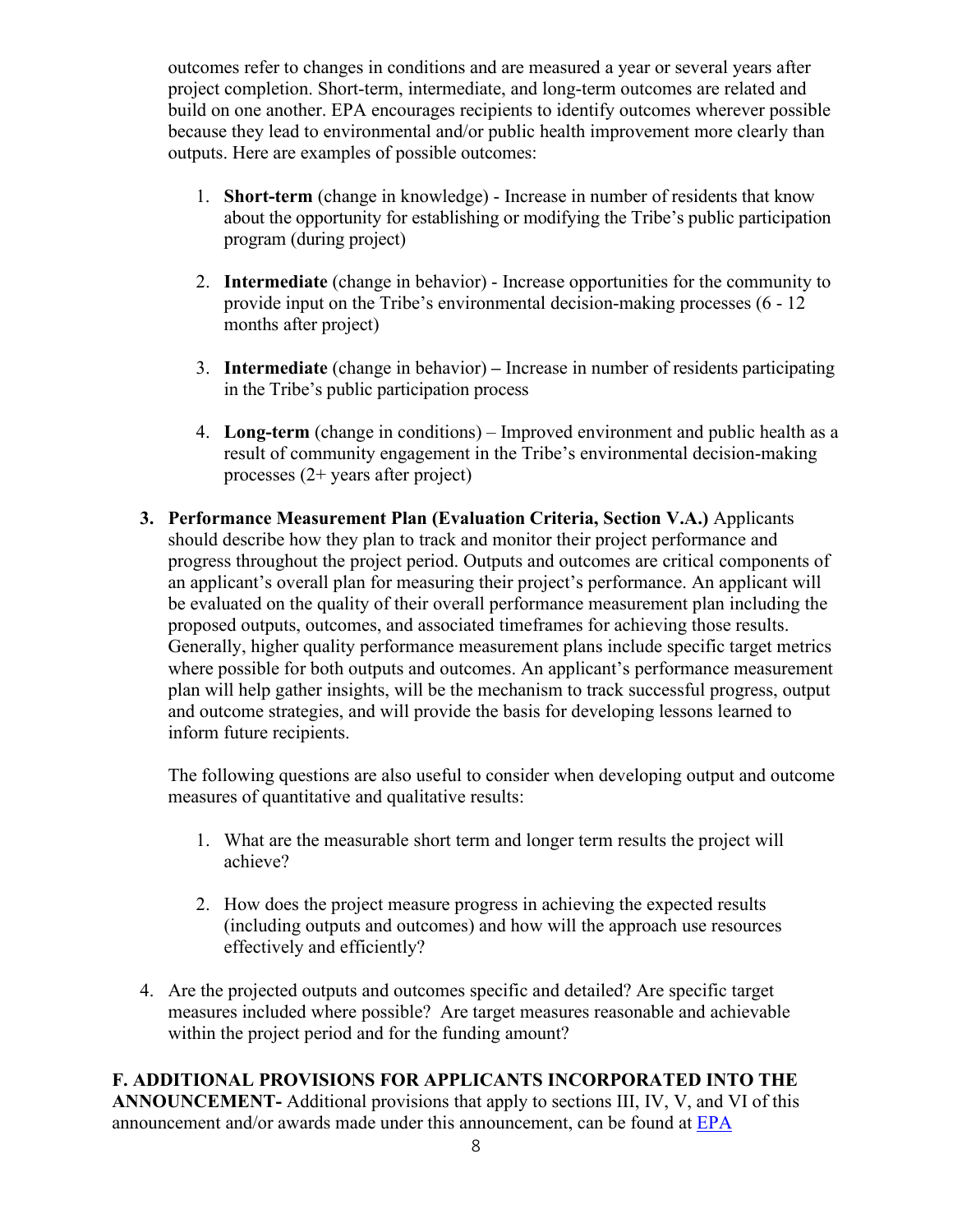[Announcement](https://www.epa.gov/grants/epa-solicitation-clauses) Clauses. These provisions are important for applying to this announcement and applicants must review them when preparing applications for this announcement. If you are unable to access these provisions electronically at the website above, please contact the EPA point of contact listed in this announcement (usually in Section VII) to obtain the provisions.

## <span id="page-8-0"></span>**II. AWARD INFORMATION** (back to *[Contents by Section](#page-0-1)*)

## **A.FUNDING AVAILABILITY AND PROJECT PERIOD**

This opportunity includes \$1.6 million from the American Rescue Plan (ARP) to fund activities specifically under the Clean Air Act, section 103(b)(3) and/or the Safe Drinking Water Act, section  $1442(c)(3)$ . The ARP funds in this RFA are made available to address public participation programs for tribal communities where fair treatment and meaningful participation priorities have been impacted by the COVID-19 pandemic. All awards under this RFA are for one-year projects; requests for no-cost extensions will be considered on a case-by-case basis.

## **B.NUMBER OF ANTICIPATED AWARDS AND START DATES**

It is anticipated that grants will be funded under this announcement. EPA anticipates awarding approximately 16 to 20 grants to tribal governments nationwide in amounts of up to \$100,000 per award. Applicants should plan for projects to begin on October 1, 2022. All awards are subject to the availability of funds, the quality of the applications submitted, and other applicable considerations.

In appropriate circumstances, EPA reserves the right to partially fund applications by funding discrete portions of the proposed projects. If EPA decides to partially fund an application, it will do so in a manner that does not prejudice any applicant or affect the basis upon which the application was evaluated and selected for award, thereby maintaining the integrity of the competition and selection process.

EPA reserves the right to increase or decrease the total number of grants awarded or reject all applications and make no awards under this announcement. Such changes may be necessary as a response to the quality of applications received by EPA or the amount of funds available.

If additional funding becomes available after the original selections are made, EPA reserves the right to make additional awards under this announcement consistent with Agency policy and guidance. Any additional selections for awards will be made no later than six months after the original selections decisions. Awards may be fully or incrementally funded, as appropriate, based on funding availability, satisfactory performance, and other applicable considerations.

**Note -** prior to naming a contractor (including consultants) or subrecipient in your application as a "partner", please carefully review Section IV.d, "Contracts and Subawards" of EPA's Announcement Clauses that are incorporated by reference in Section VI.B of this announcement.

## <span id="page-8-1"></span>**III. ELIGIBILITY INFORMATION** (back to *[Contents by Section](#page-0-1)*)

Note: Additional provisions that apply to this section can be found at [EPA Announcement](https://www.epa.gov/grants/epa-solicitation-clauses) [Clauses.](https://www.epa.gov/grants/epa-solicitation-clauses)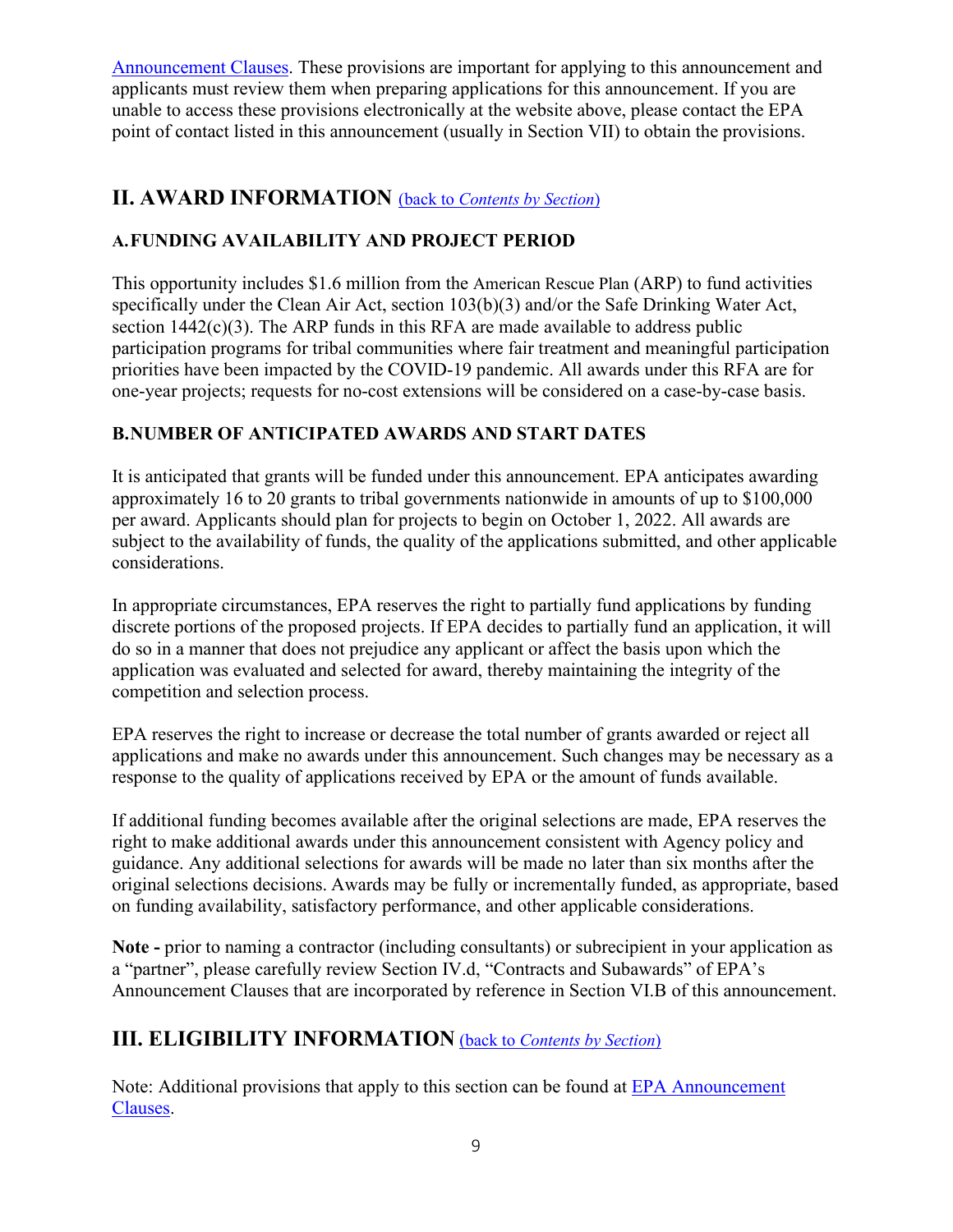#### **A. Eligible Applicants**

Eligible applicants for this funding opportunity have been limited to the following:

 $\Box$  Federally recognized tribal governments.

**NOTE -** EPA has limited the Environmental Justice Small Grants (EJSG) Program, Assistance Listing 66.604, competitive grant opportunity to federally recognized tribal governments for this single announcement, FON EPA-OP-OEJ-22-01. This RFA provides funding opportunities to federally recognized tribal governments under the ARP. Future EJSG competitions will be open to the normal range of eligible entities.

The following entities are **INELIGIBLE** to receive an award, but applicants may partner with these organizations, as appropriate (see [Contracts and Subawards announcement](https://www.epa.gov/grants/epa-solicitation-clauses#contractssubawards) clause referenced in Section IV of EPA's Announcement Clauses), for technical assistance:

- Incorporated non-profit organizations;
- state recognized tribes;
- intertribal consortia;
- US territories;
- Freely Associated States (FAS);
- colleges and universities;
- hospitals;
- for-profit businesses;
- state and local governments and their entities;
- quasi-governmental entities (e.g., water districts, utilities);[6](#page-9-0)
- national organizations and chapters of the aforementioned organizations<sup>[7](#page-9-1)</sup>;
- non-profit organizations exempt from taxation under section  $501(c)(4)$  of the Internal Revenue Code supporting lobbying activities as defined in Section 3 of the Lobbying Disclosure Act of 1995; and<sup>[8](#page-9-2)</sup>
- International organizations and chapters of the aforementioned organizations
- Individuals

<span id="page-9-0"></span> $6$  Generally, a quasi-governmental entity is one that: (1) has a close association with the government agency, but is not considered a part of the government agency; (2) was created by the government agency, but is exempt from certain legal and administrative requirements imposed on government agencies; or (3) was not created by the government agency but performs a public purpose and is significantly supported financially by the government agency.

<span id="page-9-1"></span><sup>&</sup>lt;sup>7</sup> National organizations are defined as comprising of one centralized headquarters or principal place of business that creates and controls the mission, structure and work carried out by its chapters or affiliates.

<span id="page-9-2"></span><sup>&</sup>lt;sup>8</sup> Funds awarded under this announcement may not be used to support lobbying activities or any activities related to lobbying or the appearance thereof. Subawards made to 501(c)(4) nonprofit organizations that lobby are not allowed.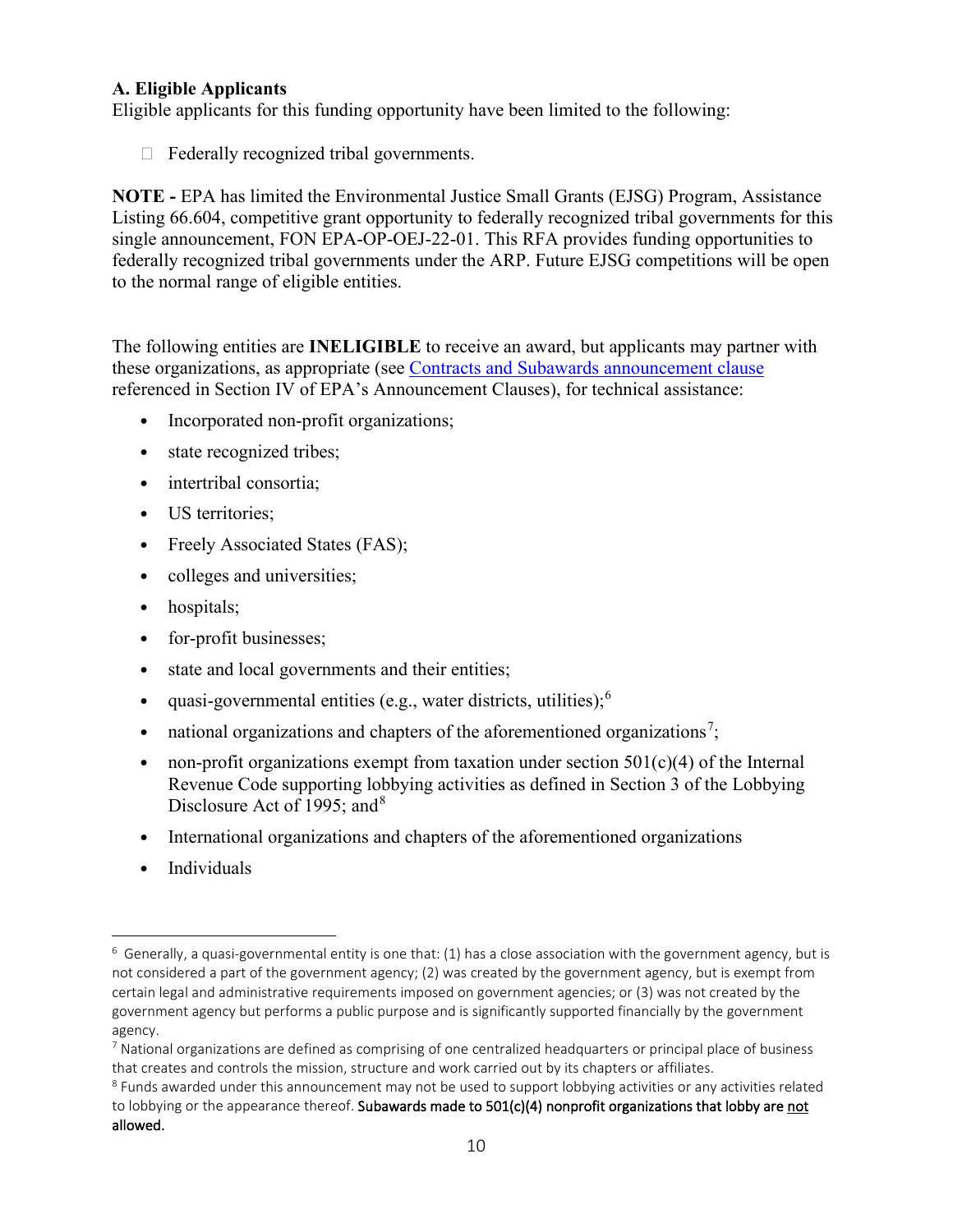#### **B. COST-SHARING OR MATCHING FUNDS**

No cost-sharing or matching is required as a condition of eligibility under this competition.

### **C. THRESHOLD ELIGIBILITY CRITERIA**

These are requirements that, if not met by the time of application submission, will result in elimination of the application from consideration for funding. Only applications from eligible entities (Section III.A) that meet all of these criteria will be evaluated against the ranking factors in Section V. Applicants deemed ineligible for funding consideration as a result of the threshold eligibility review will be notified within 15 calendar days of the ineligibility determination.

1. Applications must substantially comply with the application submission instructions and requirements set forth in Section IV of this announcement or else they will be rejected. However, where a page limit is expressed in Section IV with respect to the application or parts thereof, pages in excess of the page limitation will not be reviewed.

In addition, initial applications **must be submitted through [Grants.gov](http://www.sam.gov/) as stated in Section IV of this announcement (except in the limited circumstances where another mode of submission is specifically allowed for, as explained in Section IV)** on or before the application submission deadline published in Section IV of this announcement. Applicants are responsible for following the submission instructions in Section IV of this announcement to ensure that their application is timely submitted.

2. Applications submitted after the submission deadline will be considered late and deemed ineligible without further consideration unless the applicant can clearly demonstrate that it was late due to EPA mishandling or because of technical problems associated with [Grants.gov](http://grants.gov/) or relevant [SAM.gov](http://www.sam.gov/) system issues. **An applicant's failure to submit their application through [Grants.gov](http://www.grants.gov/) because they did not timely or properly register in [SAM.gov](http://www.sam.gov/) and [Grants.gov](http://grants.gov/) will not be considered an acceptable reason to consider a late submission.** 

**DO NOT WAIT! Register in SAM.gov and Grants.gov as soon as possible. Finalizing these registrations could take a month or more. You do not want a late registration to prevent you from being able to properly and timely submit your application through Grants.gov.** 

Applicants should confirm receipt of their application with Sarah Frederick, [Frederick.Sarah@epa.gov,](mailto:Frederick.Sarah@epa.gov) as soon as possible —failure to do so may result in your application not being reviewed.

3. Qualified Environmental Statutes: Projects must include activities related to at least one of the Qualified Environmental Statutes listed under Section I.C. A project workplan must explain how it is tied to the local environmental and/or public health issue in the underserved community. Any failure to clearly and conclusively identify and cite at least one of the federal statutes in your workplan will result in your project not being considered for award.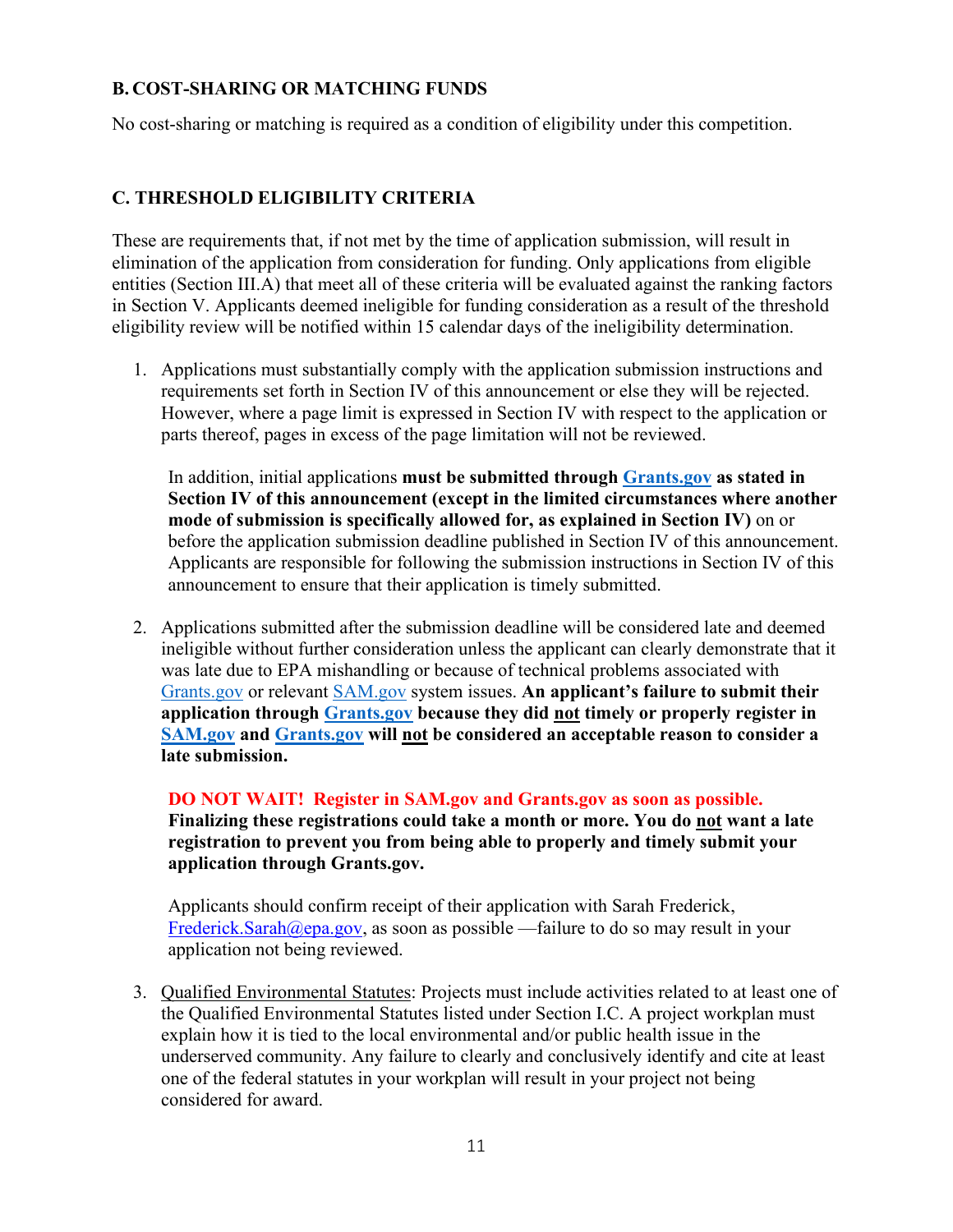- 4. Workplan: All projects considered for funding under this announcement must include a workplan. All workplans should include strategies for: 1) establishing or modifying public participation programs, 2) addressing local environmental and public health issues, 3) educating and empowering the community about environmental issues, and 4) approaches to building consensus and setting community priorities through public participation programs
- 5. Ineligible activities: Projects must not be used for the following purposes:
	- **Construction**
	- **Lobbying**
	- **Routine program implementation** (e.g., funding of the same program, without changes or advancements, that has existed and been routinely available for multiple consecutive years),
	- **Implementation of routine environmental protection restoration measures** (e.g., municipal curbside trash service, recycling or community cleanup projects that do not qualify as training or demonstrations)
	- **Duplication of work performed under a prior EPA grant**, and
	- **Completion of work which was to have been completed under a prior EPA grant.**

If an application is submitted that includes any ineligible tasks or activities that portion of the application will be ineligible for funding and may, depending on the extent to which it affects the application, render the entire application ineligible for funding.

- 6. Multiple Applications: Applicants may submit only one application under this announcement. If an applicant submits more than one, then they will be contacted by EPA prior to the evaluation process to determine which one to withdraw. However, an applicant organization may be a partner on an application from another organization.
- 7. Please note that applications must be written in English only. Applications written in languages other than English will be deemed ineligible for funding.
- 8. As detailed in Section I.C, ARP funded awards must be for projects to address health outcome disparities from pollution and the COVID–19 pandemic that identify and address disproportionate environmental or public health harms and risks in minority populations or low-income populations. Specifically, funded projects must establish effective public participation programs that provide fair treatment and meaningful involvement for all people living in tribal communities disproportionately impacted by regulated pollution sources.

# <span id="page-11-0"></span>**IV. APPLICATION & SUBMISSION INFORMATION** (back to *[Contents by Section](#page-0-1)*)

Note: Additional provisions that apply to this section can be found at [EPA Announcement](https://www.epa.gov/grants/epa-solicitation-clauses) [Clauses.](https://www.epa.gov/grants/epa-solicitation-clauses)

## **A. CONTENT AND FORM OF APPLICATION SUBMISSION**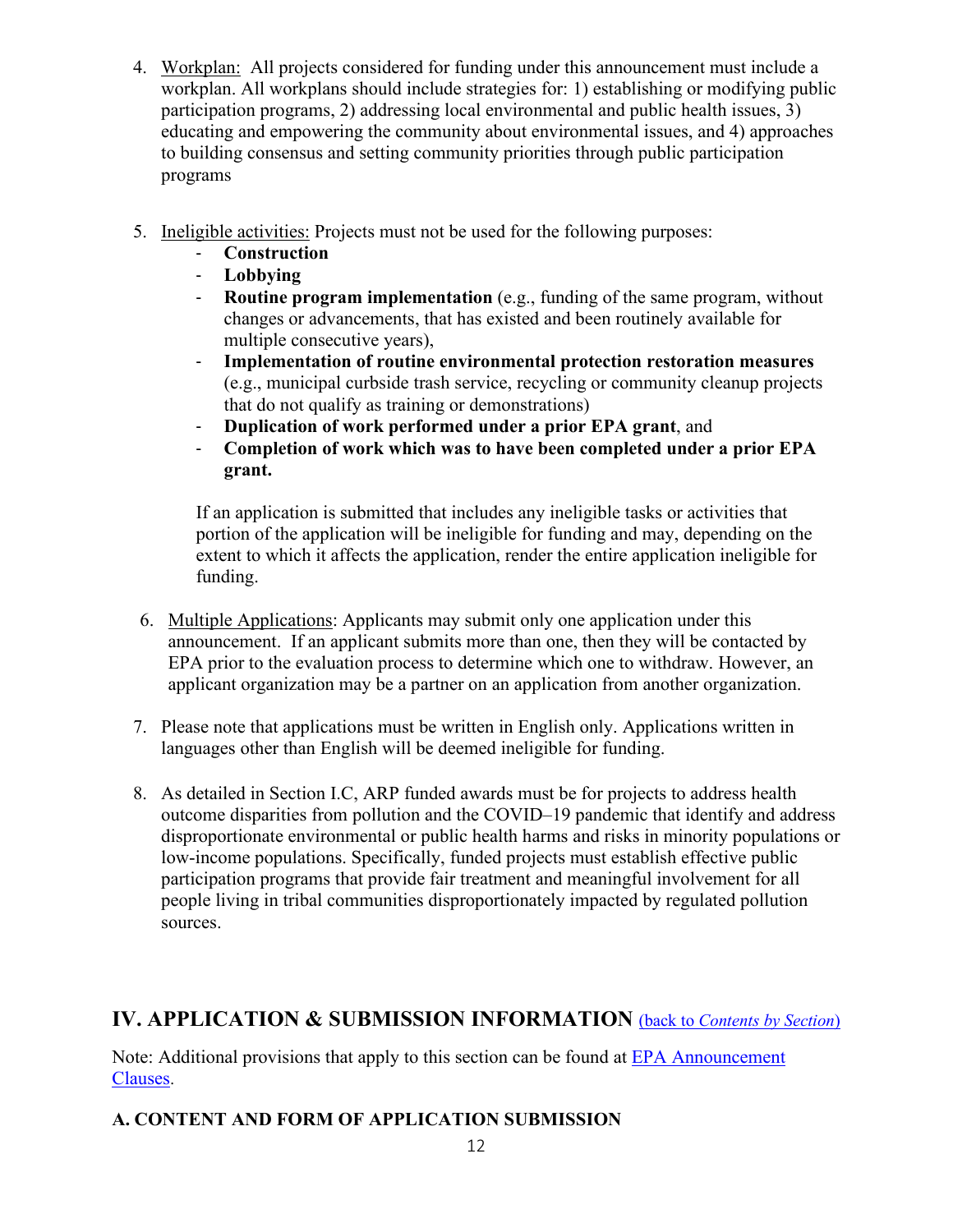All applications must be submitted electronically through [www.grants.gov.](http://www.grants.gov/) Applications transmitted via postal mail, fax, and/or email will not be considered. Applications are due **May 20, 2022,** at **11:59 PM (ET)**.

**REQUIRED FORMS & DOCUMENTS:** The following forms and documents are **required**. Failure to include all documents listed below may result in your application being rendered ineligible:

- **1) Standard Grants.gov Application Forms** (the Grants.gov system will make you fill out these documents automatically)**:**
	- Standard Form 424, *Application for Federal Assistance*
	- Standard Form 424A, *Budget Information for Non-Construction Programs*
	- EPA Form 4700-4, *Pre-award Compliance Review Report for All Applicants and Recipients Requesting EPA Financial Assistance*
	- EPA Form 5700-54, *Key Contacts Form -* Applicants are encouraged to ensure that information presented in the Key Contacts form is accurate. Information provided in the Key Contacts form may be used to reach the applicant in the event additional information is required and for notifying the applicant of their selection status.
- **2) Project Narrative Attachment Form -** Use this form to submit your Project Workplan (Applicants are encouraged to use the optional template (i.e., the green section) provided in Section IV.A.2)
- **3) Other Attachments Form:**
	- **i. Itemized Budget Sheet** (See optional template in Appendix B)
	- **ii. Resumes of the Project Manager (PM) and other key personnel**

It is strongly advised that applicants organize their applications in the order presented above when submitting through Grants.gov. This will facilitate review and scoring of your application. The following is a detailed description of all the required forms and documents:

**1) STANDARD GRANTS.GOV APPLICATION FORMS:** The SF-424 forms, EPA 4700-4 form and Key Contacts form are all official forms required for all EPA grants and cooperative agreements. These forms are required when submitting any EPA grant application through [\(http://www.Grants.gov\)](http://www.grants.gov/). The forms request basic information about your organization and proposed project. To complete the forms, applicants must provide a SAM-issued Unique Entity Identifier (UEI). Applicants must use their UEI, not their DUNS number, when filling out forms in the package for this funding opportunity. Please see [RAIN-2021-G01](https://www.epa.gov/grants/rain-2021-g01) for information about EPA's implementation of the upcoming Government-wide transition from DUNS to UEI. Please note that until April 4, 2022, applicant organizations registering for the first time in SAM.gov will need a DUNS number.

**2) WORKPLAN (Optional Workplan Template below):** The workplan is the most important part of the application package. The workplan describes the project. Workplans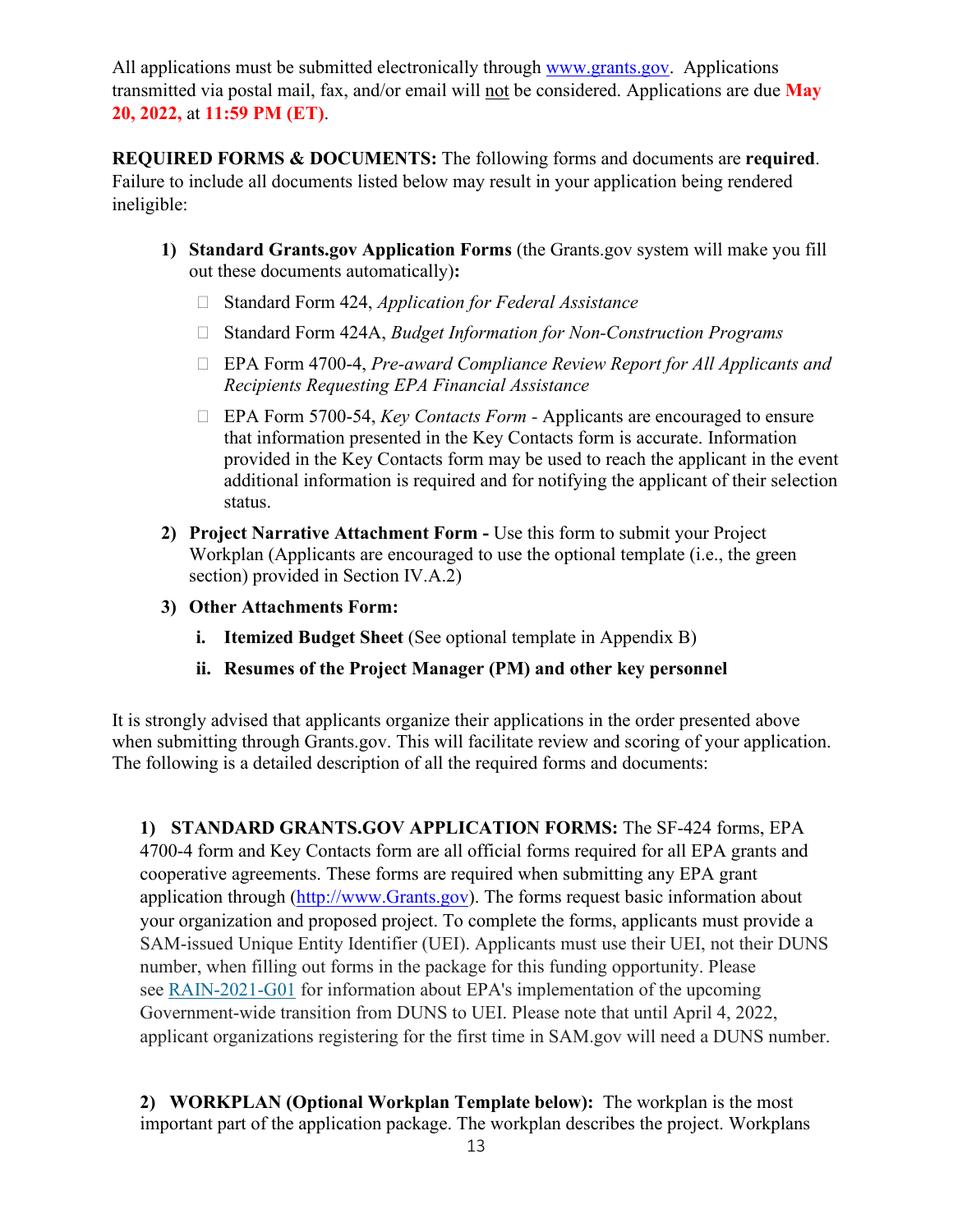that are focused and succinct are stronger than ones that try to address too many issues. Under this announcement, applicants must submit a project focused on activities related to **at least** one Qualified Environmental Statute, as described in Section I.C. Types of eligible activities are those described within the Qualified Environmental Statutes section, as discussed in Section I.C of this announcement. Applicants should identify the chosen Qualified Environmental Statute in the Summary Page. The workplan, as described below, must not exceed eleven (11), single-spaced typewritten pages and be on letter size pages (8 1/2 X 11 inches). Any pages beyond eleven (11) pages will not be read by the Review Panel. It is recommended that applicants use a standard font (e.g., Times New Roman, Calibri, and Arial) and a 12-point font size with 1-inch margins. While these guidelines establish the minimum type size requirements, applicants are advised that readability is of paramount importance and should take precedence in selection of an appropriate font for use in the application. Supporting materials, such as resumes and partnership letters, can be submitted as attachments and are not included in the 11-page limit.

The following optional workplan template may be helpful when drafting the workplan:

### **Optional Workplan Template**

**The 11-page workplan must contain the following components (items 1.0-6.0 below) and should be identified by the headings in the order listed below. Also ensure that the workplan addresses all the evaluation criteria in Section V and any necessary threshold eligibility criteria in Section III.** 

### **1.0 PROGRAM OBJECTIVES**

- **a. Project Summary Page –** Recommended one-page summary document **(this page counts as part of 11-page workplan limit).** Include the following information on your summary page:
	- $\Box$  Project Title
	- $\Box$  Project Location (including community, city, state, and zip code)
	- $\Box$  Applicant Information (name, address, main contact information)
	- $\Box$  Which Environmental Statute(s) your project qualifies for
	- $\Box$  Project Type(s) -- such as planning, process development, training, monitoring, demonstration, public education (related to statute(s) identified above)
	- $\Box$  List of Project Partners (if applicable)
	- $\Box$  Project Abstract -- Brief description (250 words or less) of the main objective, activities, and outputs/outcomes of the project, including the specific geographic areas of focus.
	- $\Box$  Whether you will need to develop a Quality Assurance Project Plan (QAPP) for your project (see Appendix C)
- **b. Environmental and Public Health information of the Community -** applicants will be evaluated on their ability to clearly describe the local environmental justice issue(s) the project proposes to address. This should include description of the community that is impacted, the impact of COVID-19 on the Tribe's public participation programs and how the Tribe will address those COVID-19 impacts through establishment or modification of its public participation program.

## **Please describe the following:**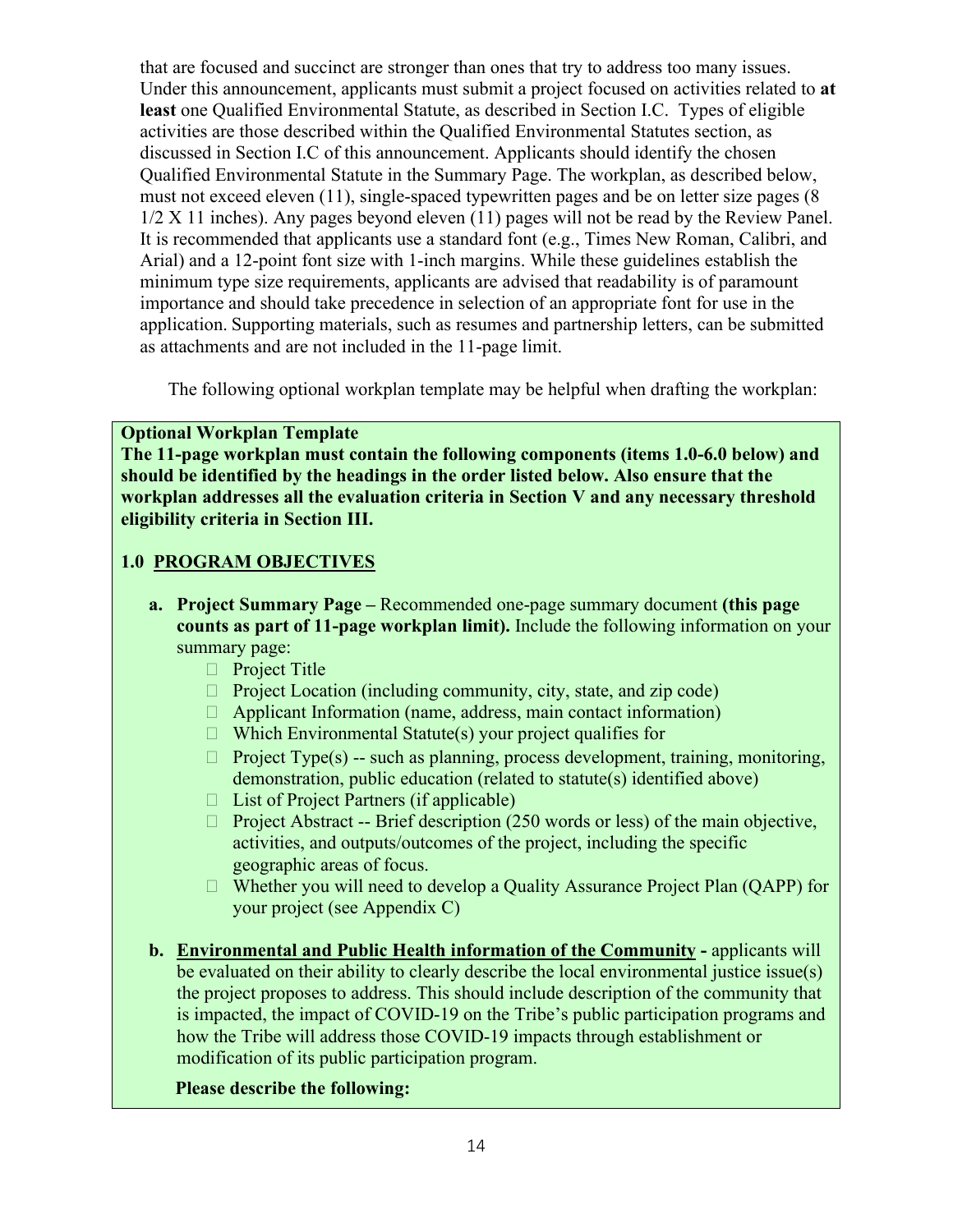- $\Box$  Describe and characterize the local community (or communities) the Tribe will engage. Describe how the community is disproportionately impacted by environmental and/or public health concerns (i.e., Who is the community comprised of and what are the disproportionate environmental and/or public health issues they experience?).
- $\Box$  How has COVID-19 impacted the Tribe's ability to implement public participation processes and receive input from the affected community on environmental decision-making?
- $\Box$  What are the local environmental/public health-related public participation issues that your project seeks to address?
- $\Box$  What are the local environmental/public health results the project seeks to achieve and **how** will the community benefit from those results?

**NOTE:** The application must include relevant information such as demographics, geographic location, and community history. We strongly encourage the use of EPA's [EJSCREEN](https://www.epa.gov/ejscreen) tool (or other EJ-based mapping tool) to help you characterize and describe your target community. Data from other sources (e.g., studies, census, and third-party reports) should also be included to give a more complete picture of the impacted communities and populations. **If scientific data is limited for a particular community, then applicants can include first-person accounts and/or a community's impressions of the environmental and/or public health issues impacting their communities**. Instructions and resources on how to use EJSCREEN (https://www.epa.gov/ejscreen). For any questions you have about EJSCREEN, please contact Tai Lung at [Lung.Tai@epa.gov](mailto:Lung.Tai@epa.gov) or 202-566-1296.

- **c. Public Participation Elements** applicants will be evaluated on their ability to clearly describe how the proposed public participation program incorporates successful public participation elements, including:
	- $\Box$  How is the public participation process designed to meaningfully engage the community? What barriers have been removed to allow all members of the community to engage? Does the community have the background knowledge on the disproportionate environmental and/or public health issues to provide input? If not, describe how that knowledge would be effectively shared. Are cross-cultural formats and exchanges available?
	- $\Box$  How does the public participation process recognize and incorporate Indigenous Tribal Ecological Knowledge (TEK) if offered by a tribal elder or knowledge holder? Given the sensitivity of some TEK, how would this knowledge be appropriately handled?
	- $\Box$  Does the public participation include transparency in the process? Are goals, expectations, and limitations of the public participation process clearly articulated?
	- $\Box$  How will the Tribe institutionalize the process so it continues over time?
	- $\Box$  How will the Tribe evaluate its public participation program for effectiveness and continued improvement?
- **d. Project Linkages -** applicants will be evaluated on their ability to clearly describe how the proposed public participation program incorporates supports strategies in EPA Draft Strategic Plan Goal 2 and is related to qualified environmental statutes and programs with EPA approval, authorization, or delegation: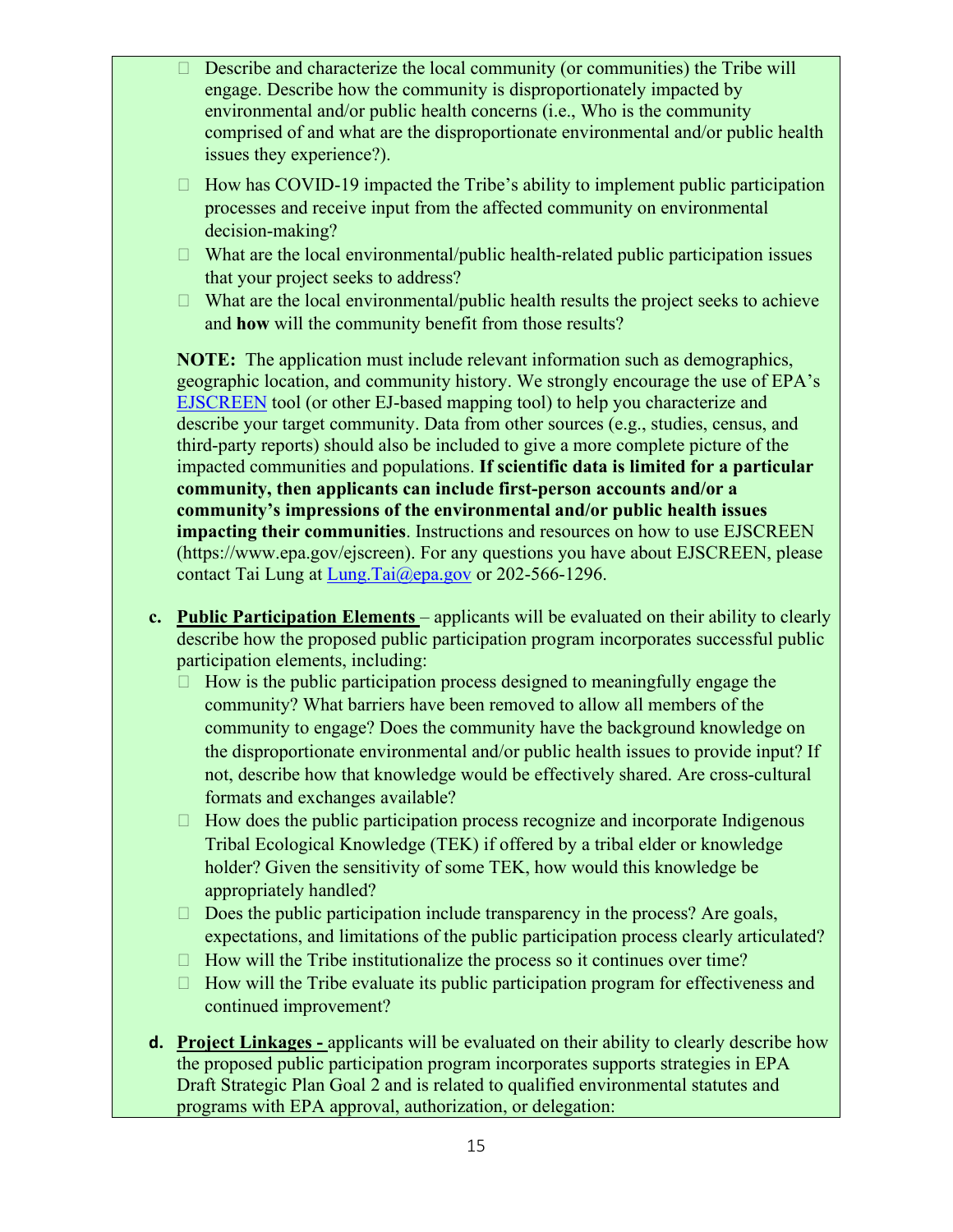#### **Please describe the following:**

- **Briefly** describe how the project supports strategies in EPA Draft Strategic Plan Goal 2, Objective 2.1 (*Building Community Capacity and Climate Resilience and Maximizing Benefits to Overburdened and Underserved Communities*). <https://www.epa.gov/planandbudget/strategicplan>
- $\Box$  Describe how the project is related to the qualified environmental statutes identified in your Project Summary. Please note each project must include activities that are authorized by at least one of the Qualified Environmental statutes listed in Section I.D.
- $\Box$  Identify whether the project is related to a program for which EPA has approved, authorized or delegated program administration responsibilities to the Tribe (i.e., treatment as a state (TAS)).

## **2.0 Project Activities / Milestone Schedule / Detailed Budget Narrative**

### **Please describe the following:**

- a. Project Activities Provide a clear description of the steps the applicant will take to meet the program objectives and execute the project. Provide clear descriptions and details for each project activity or component **and** the anticipated products/results associated with each activity.
- b. Milestone Schedule Include a clearly articulated/organized milestone schedule, detailing timeframes and major milestones to complete significant project activities. It is recommended that you insert a table in your workplan narrative to help organize your milestone schedule. Your milestone schedule should support and/or supplement the clear descriptions you provide in the Project Activities section.
- c. Itemized Budget Sheet Clearly explain how EPA funds will be used. This document will supplement the budget information you provide in your SF-424A Form. Applicants must itemize costs into the following budget categories: personnel, fringe benefits, contractual costs, travel, equipment, supplies, other direct costs, indirect costs, and total costs**.** Describe itemized costs in sufficient detail for EPA to determine the reasonableness and allowability of costs for each workplan component/activity. *Applicants are permitted to attach the itemized budget sheet as an "Other Attachment" to their application so the sheet will not count against the 11-page workplan limit.*

## **3.0 Environmental Results – Outputs, Outcomes, Tracking and Sustainability**

### **Please describe the following**:

**a.** Environmental Results-Outputs/Outcomes - Applicants will be evaluated on the quality of the expected project outputs and outcomes identified in the application for their project. The expected outputs and outcomes should be effective in achieving the Program Objectives listed in Section I. public participation, community involvement, education, and communication systems to engage with tribal members and others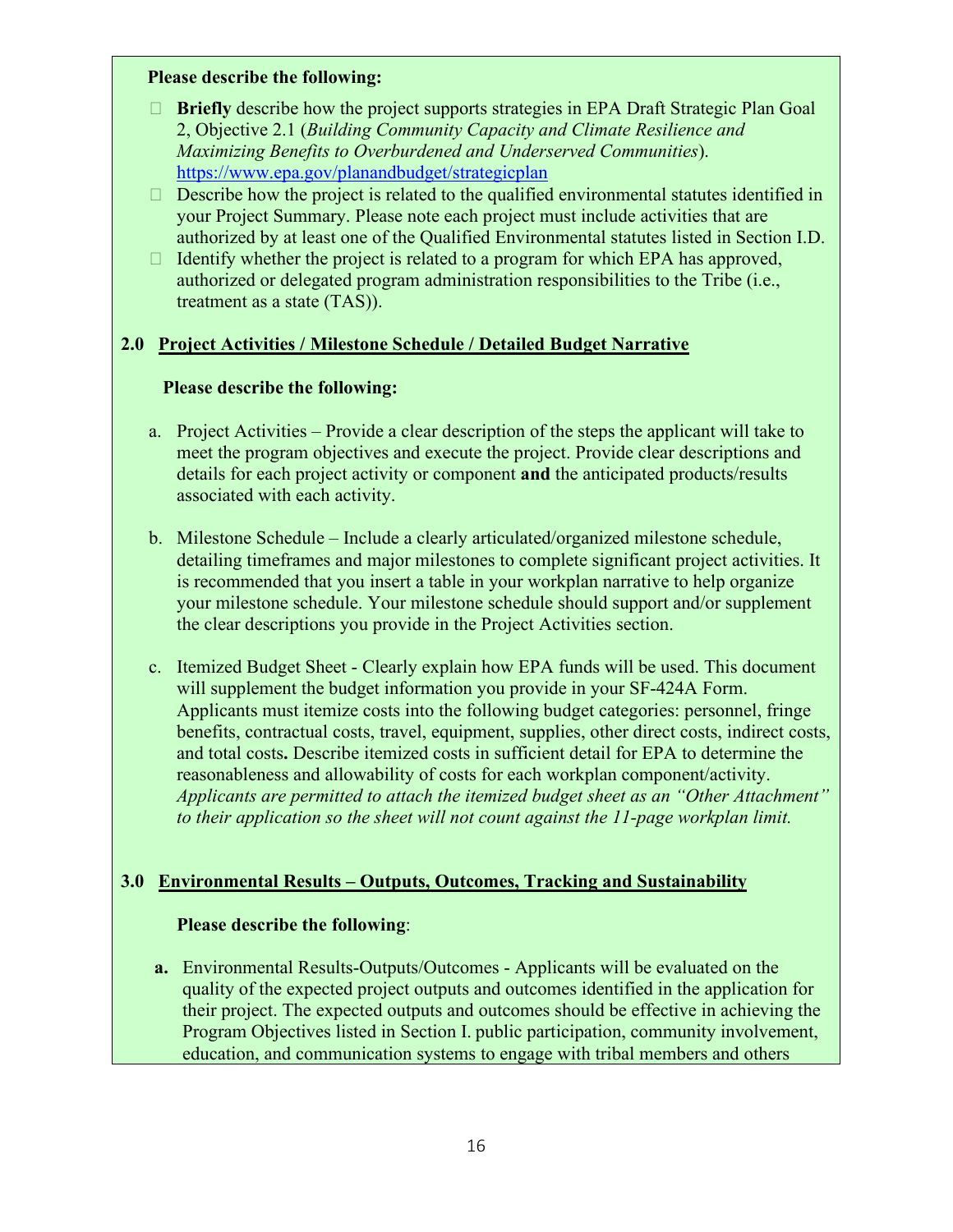living in areas affected by the tribal program to assure fair treatment and meaningful involvement.

**b.** Performance Measurement Plan – Applicants should describe how they plan to track and monitor their project performance and progress throughout the project period. Applicants will be evaluated on the extent and quality to which the application demonstrates a sound plan for tracking progress towards achieving the expected outputs, outcomes, and associated timeframes for achieving those results.

### **When developing performance measures, please list and describe the following:**

- **Resources/Inputs**: Identify which resources the Tribe and its partners are putting forward to further the project goals. Resources may include but are not limited to staff time, in-kind contributions, monetary contributions, etc.
- **Activities:** What activities will the Tribe and its partners conduct under your workplan?
- **Outputs and Outcomes***:* Describe the outputs and outcomes that will result from the project (potential outputs and outcomes are listed in Section I.D).

### **When developing performance measures for all projects, it is also important to consider the following:**

- $\Box$  What are the measurable short term and longer term results the project will achieve?
- $\Box$  How will my project measure progress in achieving the expected results (including outputs and outcomes) and how will the approach use resources effectively and efficiently?
- $\Box$  Are the projected outputs and outcomes specific and detailed? Did I include specific target measures where possible? Are my target measures reasonable and achievable within the project period and for the funding amount?
- **c.** Sustainability Plan Describe how the public participation process improvements and innovations developed during the proposed project will be implemented and continued following the completion of the 1-year grant project. You should include details about current work and initiatives in the community, whether additional resources are needed to sustain and implement the proposed public participation process improvements, and how the community has a vested interest in sustaining the project's momentum on into the future.

## **4.0 Programmatic Capability**

## **Please describe the following:**

- a. Organizational Experience for timely and successfully achieving the objectives of the proposed project.
- b. Staff Experience / Qualifications of Project Manager (PM) Provide information that clearly demonstrates that the proposed PM and other staff associated with the project are qualified to perform the project successfully. This will be determined through the description of the following: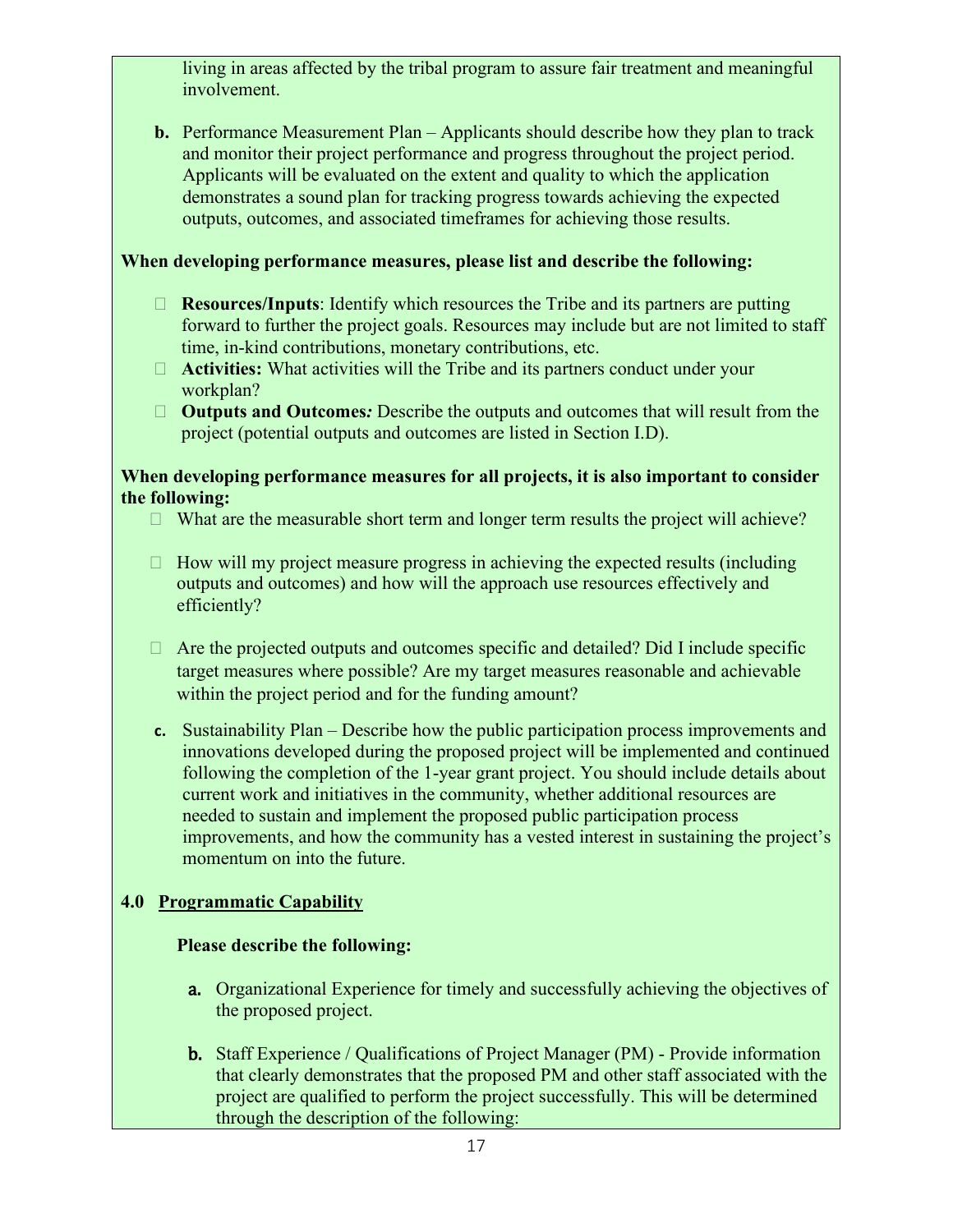- How the PM and associated staff are qualified to undertake the project successfully.
- Illustrating the PM's ties/historical connection to the tribal community, including detailed descriptions of any activities that the PM has worked on with the community and/or Tribe.
- c. Expenditure of Awarded Grant Funds Applicants will be evaluated based on their approach, procedures, and controls for ensuring that awarded grant funds will be expended in a timely and efficient manner.

## **5.0 Past Performance**

Submit a list of federally and/or non-federally funded assistance agreements (assistance agreements include grants and cooperative agreements but not contracts) similar in size, scope and relevance to the proposed project that your organization performed within the last three years (no more than 5 agreements, and preferably EPA agreements) and describe:

- i. whether, and how, you were able to successfully complete and manage those agreements and
- ii. your history of meeting the reporting requirements under those agreements including whether you adequately and timely reported on your progress towards achieving the expected outputs and outcomes of those agreements (and if not, explain why not) and whether you submitted acceptable final technical reports under the agreements.

In evaluating applicants under the past performance factor(s)in Section V, EPA will consider the information provided by the applicant and may also consider relevant information from other sources, including information from EPA files and from current/prior grantors (e.g., to verify and/or supplement the information provided by the applicant). If your organization does **not** have any relevant or available past performance or reporting information please state this explicitly in your application (e.g., *Our organization has no past grants experience*.) Including this statement will ensure you receive a neutral score for these factors (a neutral score is half of the total points available in a subset of possible points). Failure to include this statement may result in your receiving a score of 0 for these factors.

## **6.0 Quality Assurance Project Plan (QAPP) Information**

## **Please describe the following:**

 $\Box$  Indicate whether you believe that your project will involve the use of existing environmental data or the collection of new data (use the checklist in Appendix C to assist you in making this determination). For more information about Quality Assurance Project Plans, please consult the following website [http://www.epa.gov/quality/qs-docs/g5-final.pdf.](http://www.epa.gov/quality/qs-docs/g5-final.pdf)

**You are not required to develop a QAPP at the time of application.** Applicants are only being asked to determine whether or not a QAPP is required should your project be selected for funding. If required, then an approved QAPP must be in place *prior* to the initiation of project activities.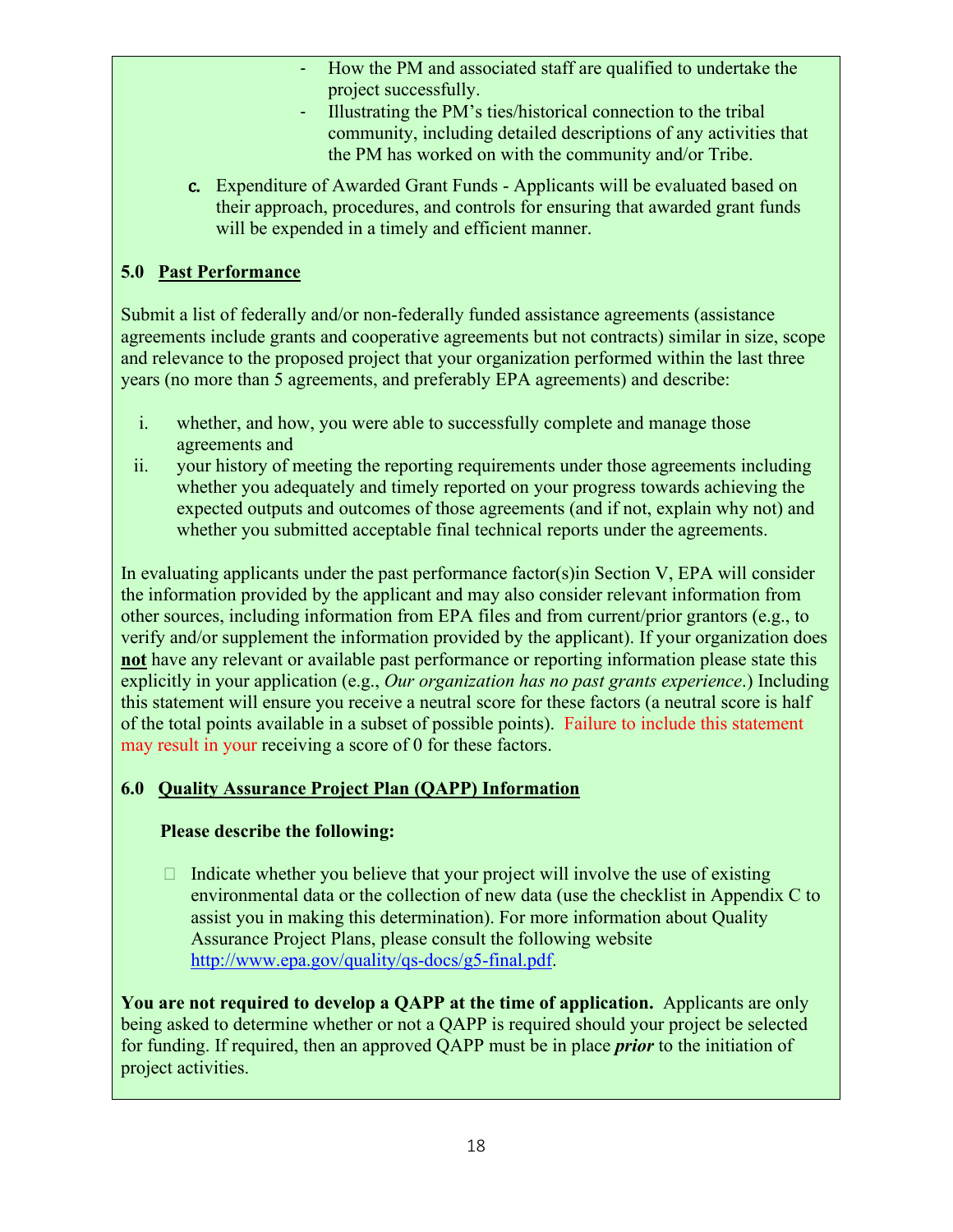**3) Itemized Budget Sheet (Optional template available in Appendix B):** Provide a detailed budget and estimated funding amount for each project component/activity. Identify the requested federal dollars. Applicants should budget for up to \$100,000 of EPA funding (keep in mind that EPA reserves the right to partially fund applications by funding discrete portions of the proposed projects). Clearly explain how EPA funds will be used. Applicants must itemize costs related to personnel, fringe benefits, contractual costs, travel, equipment, supplies, other direct costs, indirect costs, and total costs. All subaward funding should be located under the "other" category. This section provides an opportunity for narrative description of the budget or aspects of the budget such as "other" and contractual. Provide itemized costs with sufficient detail for EPA to determine the reasonableness and allowability of costs for each workplan component/activity. **Where necessary, your itemized budget sheet should include a budget narrative to make it clear how you determined/calculated the costs for each budget category.** 

In accordance with 2 CFR 200.414(f), recipients that do not have a current negotiated IDC rate under 10% are eligible for a de minimis rate of 10% of modified total direct costs for all Federal awards. Please see EPA's IDC Policy: [https://www.epa.gov/sites/default/files/2021-04/documents/indirect-cost-policy-for-](https://www.epa.gov/sites/default/files/2021-04/documents/indirect-cost-policy-for-recipients-of-epa-assistance-agreements.pdf)

[recipients-of-epa-assistance-agreements.pdf](https://www.epa.gov/sites/default/files/2021-04/documents/indirect-cost-policy-for-recipients-of-epa-assistance-agreements.pdf) for full details.

Total estimated costs in the itemized budget sheet should reflect federal funding only.

**Applicants are permitted to attach the itemized budget sheet as an "Other Attachment" to their application so the sheet will not count against the 11-page workplan limit.**

**4) Resumes of the Project Manager (PM) and Other Key Personnel:** Applicants must attach a resume or curricula vitae (CV) for the PM and other key personnel named on the Key Contacts List. These are not subject to the workplan page limit although individual resumes should not exceed 2 pages in length.

### **B. PRE-APPLICATION ASSISTANCE CALLS, WEBINARS, & FREQUENTLY ASKED QUESTIONS**

Applicants are invited to participate in conference calls with EPA to address questions about the EJSG Program and this announcement. Interested persons should refer to the table below for dates and times, and call-in information on accessing the pre-application assistance calls Additional conference call information, webinar links, and call recordings can be found at the following website:

<https://www.epa.gov/environmentaljustice/environmental-justice-small-grants-program>

See the following table for a schedule of the conference call dates, times, and preliminary call-in information:

| Date | <b>Time (Eastern Time)</b> | <b>Conference Call Information</b> |
|------|----------------------------|------------------------------------|
|      |                            |                                    |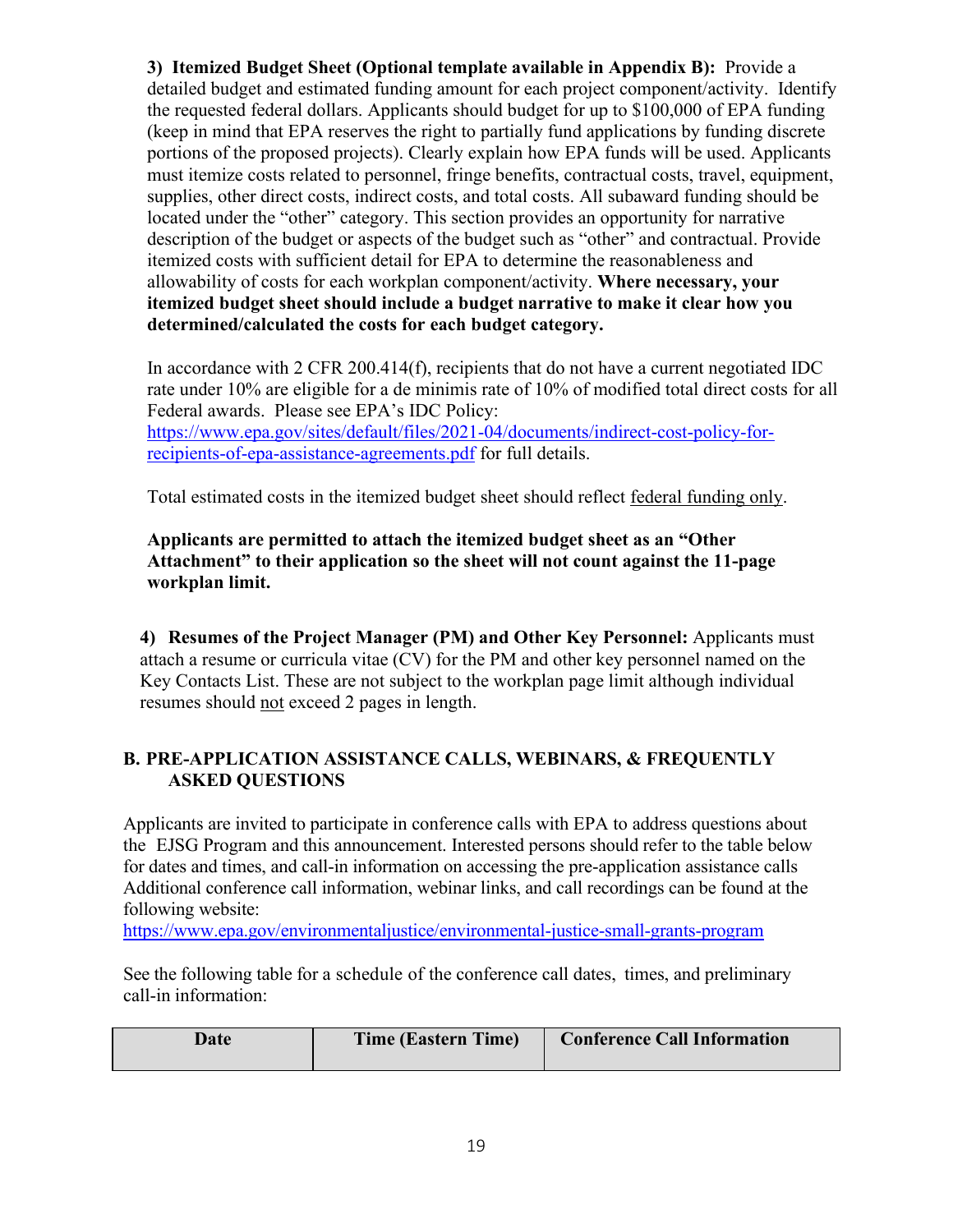| <b>April 7, 2022</b><br>(EJSG Live Webinar)  | $2:30$ pm - $3:30$ pm ET | <b>Webinar Format</b> - Applicants may<br>ask general questions about this RFA.<br>Visit the link below for log-in<br>information:<br><b>EJSG RFA Information Page</b>                                        |
|----------------------------------------------|--------------------------|---------------------------------------------------------------------------------------------------------------------------------------------------------------------------------------------------------------|
| <b>April 14, 2022</b><br>(EJSG Live Webinar) | $2:30$ pm - $4:00$ pm ET | <b>Webinar Format</b> - Applicants may<br>ask general questions about this RFA.<br>Visit the link below for log-in<br>information:<br><b>EJSG Call / Webinar Schedule</b>                                     |
| May 3, 2022<br><b>EJSCREEN</b> Live<br>Demo) | $2:30$ pm $-4:00$ pm ET  | <b>Webinar Format</b> - Applicants may<br>ask general questions about this RFA<br>and how to use the EJSCREEN tool.<br>Visit the link below for log-in<br>information:<br><b>EJSG Call / Webinar Schedule</b> |

In accordance with EPA's Assistance Agreement Competition Policy [\(EPA Order 5700.5A1\)](https://www.epa.gov/grants/epa-order-57005a1-epas-policy-competition-assistance-agreements), EPA staff will not meet with individual applicants to discuss draft applications, provide informal comments on draft applications, or provide advice to applicants on how to respond to ranking criteria.

Applicants are responsible for the contents of their applications. However, consistent with the provisions in the announcement, EPA will respond to questions from individual applicants regarding threshold eligibility criteria, administrative issues related to the submission of the application, and requests for clarification about the announcement. In addition, EPA will respond to questions about ARP funding and whether a proposed project appears to meet the criteria for eligibility for consideration for ARP funding. This is just to answer questions about eligibility for ARP funding and is not to indicate if the project will be selected for funding.

#### **D. Requirement to Submit through Grants.gov and Limited Exception Procedures:**

Applicants must apply electronically through [Grants.gov](https://www.grants.gov/) under this funding opportunity based on the grants.gov instructions in this announcement. If your organization has no access to the internet or access is very limited, you may request an exception for the remainder of this calendar year by following the procedures outlined [here.](https://www.epa.gov/grants/exceptions-grantsgov-submission-requirement) Please note that your request must be received at least 15 calendar days before the application due date to allow enough time to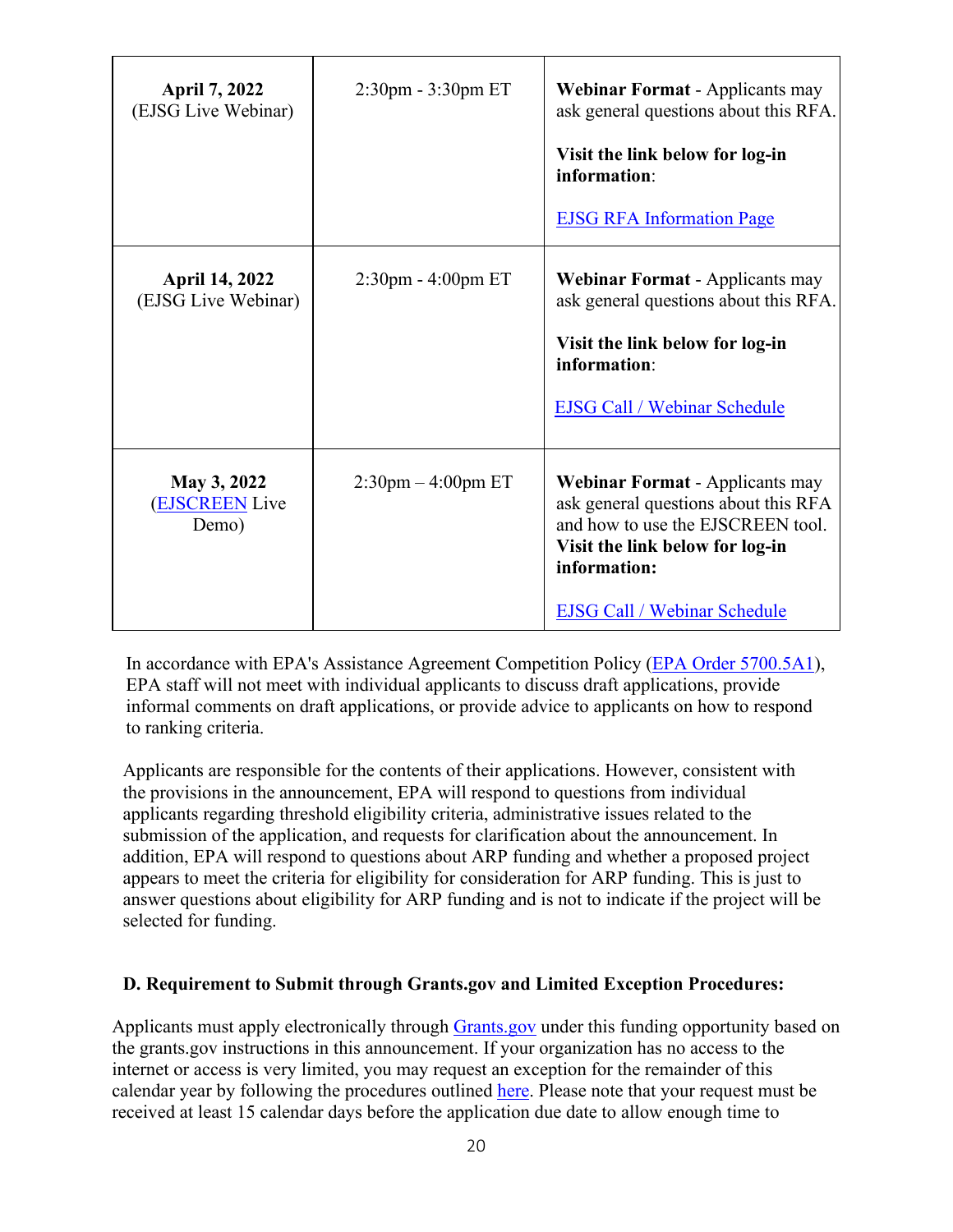negotiate alternative submission methods. Issues with submissions with respect to this opportunity only are addressed in the Technical Issues with *Submission* section below.

### **Grants.gov Submission Instructions:**

The electronic submission of your application must be made by an official representative of your institution who is registered with Grants.gov and is authorized to sign applications for Federal assistance. For more information on the registration requirements that must be completed in order to submit an application through [Grants.gov](https://www.grants.gov/), go to Grants.gov and click on "Applicants" on the top of the page and then go to the "Organization Registration" link listed under the "Get Registered" section and follow the instructions. Please note, this process can take a month or more for new registrants. Applicants must ensure that all registration requirements are met in order to apply for this opportunity through Grants.gov and should ensure that all such requirements have been met well in advance of the submission deadline. Registration on both Grants.gov and SAM.gov is FREE. Obtaining a UEI number assignment is also FREE.

**NEW – PLEASE READ:** Existing and new SAM.gov registrants are also assigned a free SAMissued Unique Entity Identifier (UEI). Applicants must use their UEI, not their DUNS number, when filling out forms in the package for this funding opportunity. Please see [RAIN-2021-G01](https://www.epa.gov/grants/rain-2021-g01-r1) for information about EPA's implementation of the upcoming Government-wide transition from DUNS to UEI. Please note that until April 4, 2022, applicant organizations registering for the first time in SAM.gov will need a DUNS number.

Applicants need to ensure that the Authorized Organization Representative (AOR) who submits the application through Grants.gov and whose UEI is listed on the application is an AOR for the applicant listed on the application. Additionally, the UEI listed on the application must be registered to the applicant organization's SAM account. If not, the application may be deemed ineligible.

To begin the application process under this grant announcement, go to [Grants.gov](https://www.grants.gov/) and click the red "Apply" button at the top of the view grant opportunity page. If you encounter technical difficulties or the Apply button is grayed out please contact grants.gov for assistance at the grants.gov support center at  $\frac{\text{support}(a)}{\text{grams}}$ ,gov or 1-800-518-4726 before the application deadline. Please note: To apply through Grants.gov, you must use Adobe Reader software and download the compatible Adobe Reader version. For more information about Adobe Reader, to verify compatibility, or to download the free software, please visit [Adobe Reader Compatibility](https://www.grants.gov/web/grants/applicants/adobe-software-compatibility.html)  [Information on Grants.gov.](https://www.grants.gov/web/grants/applicants/adobe-software-compatibility.html)

**Application Submission Deadline:** Your organization's AOR must submit your complete application package electronically to EPA through Grants.gov [\(http://www.grants.gov\)](http://www.grants.gov/) no later than **May 20, 2022,** at **11:59 PM Eastern Time (ET).** Please allow for enough time to successfully submit your application process and allow for unexpected errors that may require you to resubmit.

Please submit all of the application materials described in Section IV.A., *Content of Application Submission*) using the Grants.gov application package accessed using the instructions above. For additional instructions on completing and submitting the electronic application package, click the "Show Instructions" tab that is accessible within the application package itself.

### **Application Materials**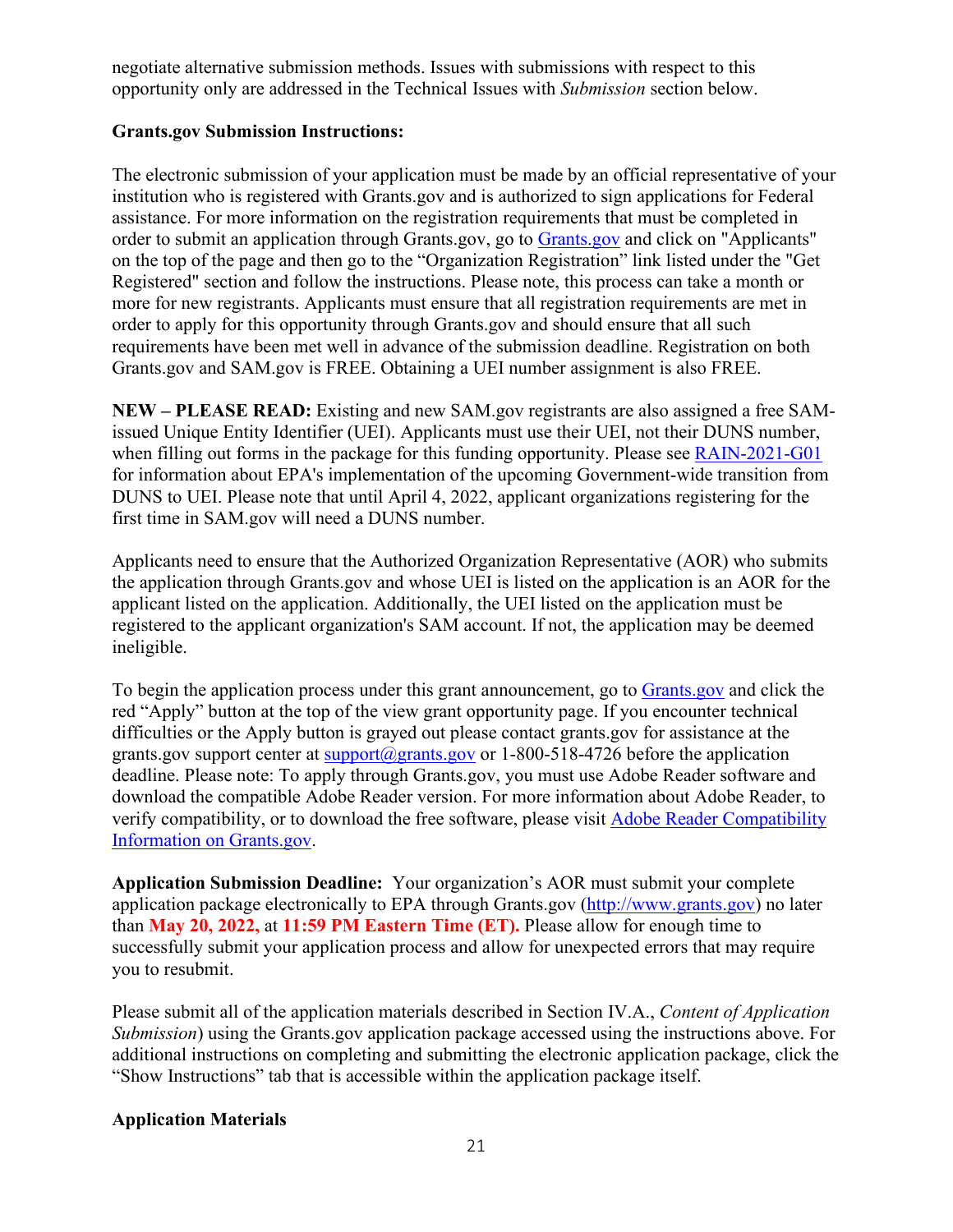#### **The following forms and documents are required under this announcement:**

#### **Mandatory Documents:**

- 1. Application for Federal Assistance (SF-424)
- 2. Budget Information for Non-Construction Programs (SF-424A)
- 3. EPA Form 4700-4 Pre-award Compliance Review Report
- 4. EPA Key Contacts Form 5700-54

5. Workplan (Project Narrative Attachment Form)-prepared as described in Section IV of the announcement

#### **Optional Documents:**

6. Other Attachments

- **i. Itemized Budget Sheet**
- **ii. Resumes of the Project Manager (PM) and other key personnel**)

Applications submitted through Grants.gov will be time and date stamped electronically. If you have not received a confirmation of receipt from EPA (not from Grants.gov*)* within 30 days of the application deadline, please contact Sarah Frederick (Frederick Sarah@epa.gov). Failure to do so may result in your application not being reviewed.

#### **Technical Issues with Submission**

**1**. Once the application package has been completed, the "Submit" button should be enabled. If the "Submit" button is not active, please call Grants.gov for assistance at 1-800-518-4726. Applicants who are outside the U.S. at the time of submittal and are not able to access the tollfree number may reach a Grants.gov representative by calling 606-545-5035. Applicants should save the completed application package with two different file names before providing it to the AOR to avoid having to re-create the package should submission problems be experienced or a revised application needs to be submitted.

**2**. Submitting the application. The application package must be transferred to Grants.gov by an AOR. The AOR should close all other software before attempting to submit the application package. Click the "submit" button of the application package. Your Internet browser will launch and a sign-in page will appear. *Note: Minor problems are not uncommon with transfers to Grants.gov. It is essential to allow sufficient time to ensure that your application is submitted to Grants.gov BEFORE the due date identified in Section IV of the announcement.* The Grants.gov support desk operates 24 hours a day, seven days a week, except Federal Holidays.

A successful transfer will end with an on-screen acknowledgement. For documentation purposes, print or screen capture this acknowledgement. If a submission problem occurs, reboot the computer – turning the power off may be necessary – and re-attempt the submission.

Note: Grants.gov issues a "case number" upon a request for assistance.

**3**. Transmission Difficulties. If transmission difficulties that result in a late transmission, no transmission, or rejection of the transmitted application are experienced, and following the above instructions do not resolve the problem so that the application is submitted to [www.Grants.Gov](http://www.grants.gov/) by the deadline date and time, follow the guidance below. The Agency will make a decision concerning acceptance of each late submission on a case-by-case basis. All emails, as described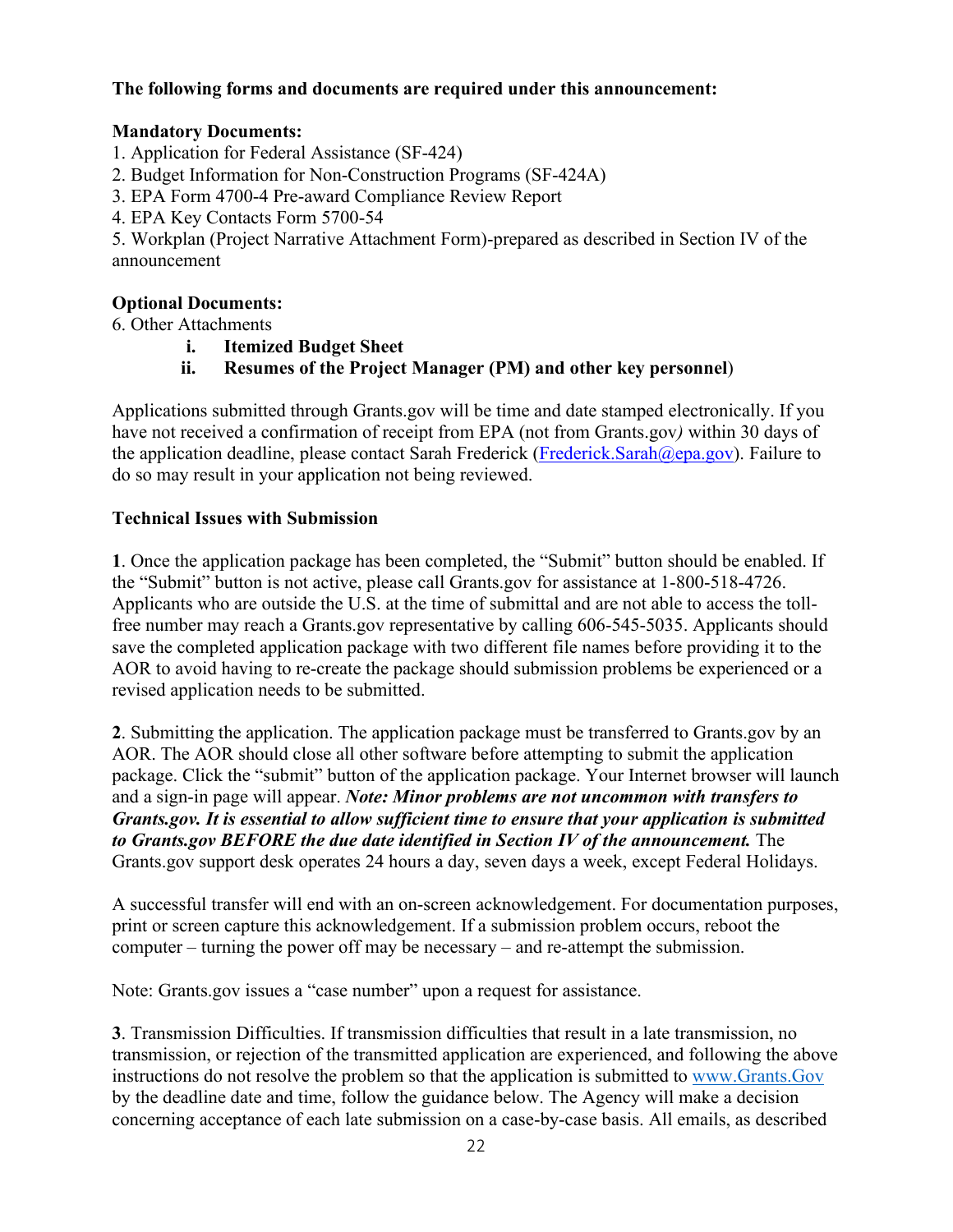below, are to be sent to Sarah Frederick (Frederick Sarah  $(a)$ epa.gov) with the Funding Opportunity Number, EPA-OP-OEJ-22-01 in the subject line. If you are unable to email, contact Sarah Frederick at 206-553-1601. Be aware that EPA will only consider accepting applications that were unable to transmit due to [www.Grants.gov](http://www.grants.gov/) or relevant www.Sam.gov system issues or for unforeseen exigent circumstances, such as extreme weather interfering with internet access. Failure of an applicant to submit timely because they did not properly or timely register in SAM.gov or Grants.gov is not an acceptable reason to justify acceptance of a late submittal.

**a.** If you are experiencing problems resulting in an inability to upload the application to Grants.gov, it is essential to call [www.Grants.gov](http://www.grants.gov/) for assistance at 1-800-518-4726 before the application deadline. Applicants who are outside the U.S. at the time of submittal and are not able to access the toll-free number may reach a Grants.gov representative by calling 606-545- 5035. Be *sure* to obtain a case number from Grants.gov. If the problems stem from unforeseen exigent circumstances unrelated to Grants.gov, such as extreme weather interfering with internet access, contact Sarah Frederick at 206-553-1601.

**YOU MUST KEEP A RECORD OF THE CASE NUMBERS THE GRANTS.GOV HOTLINE PROVIDES YOU WHEN YOU CONTACT THEM. ALSO KEEP ALL OF YOUR EMAILS AND A RECORD OF CALLS WITH THE GRANTS.GOV HOTLINE**. In the case of a late submittal, these details may be utilized by EPA to help render a decision regarding whether the Agency will accept that specific late submission.

**b**. Unsuccessful transfer of the application package: If a successful transfer of the application cannot be accomplished even with assistance from Grants.gov due to electronic submission system issues or unforeseen exigent circumstances, send an email message to [Frederick.Sarah@epa.gov](mailto:Frederick.Sarah@epa.gov) prior to the application deadline. The email message must document the problem and include the Grants.gov case number as well as the entire application in PDF format as an attachment.

**c**. Grants.gov rejection of the application package: If a notification is received from Grants.gov stating that the application has been rejected for reasons other than late submittal promptly send an email to [Frederick.Sarah@epa.gov](mailto:Frederick.Sarah@epa.gov) with the Funding Opportunity Number, EPA-OP-OEJ-22-01, in the subject line within one business day of the closing date of this announcement. The email should include any materials provided by Grants.gov and attach the entire application in PDF format.

Please note that successful submission through Grants.gov or via email does not necessarily mean your application is eligible for award.

## <span id="page-22-0"></span>**V. APPLICATION REVIEW INFORMATION** (back to *[Contents by Section](#page-0-1)*)

Note: Additional provisions that apply to this section can be found at [EPA Announcement](https://www.epa.gov/grants/epa-solicitation-clauses) [Clauses.](https://www.epa.gov/grants/epa-solicitation-clauses)

### **A. CRITERIA**

**Threshold Eligibility Evaluation Criteria.** Before an application is reviewed by a Review Panel based on the criteria below, the application will be screened at EPA Headquarters in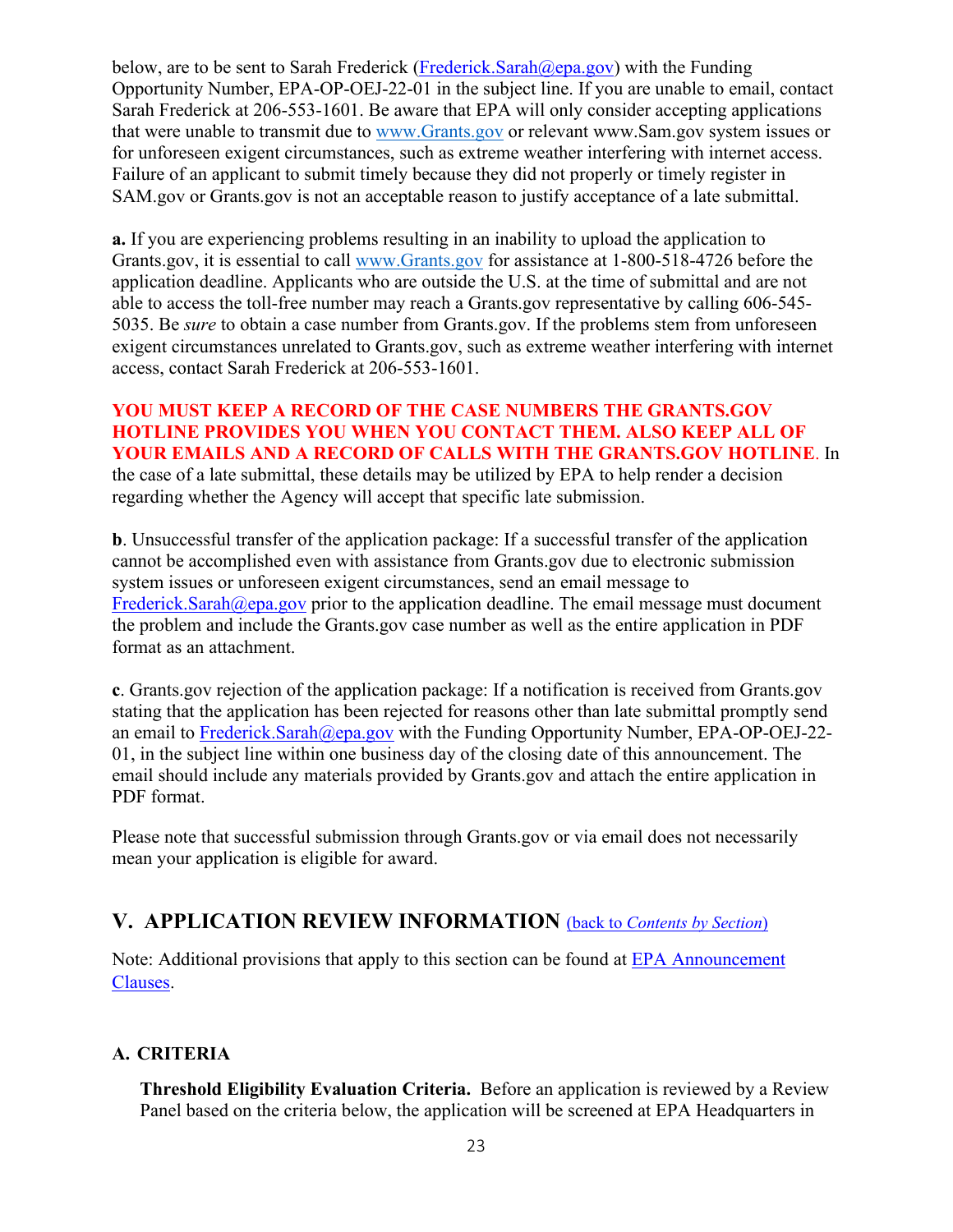Washington, DC by the Office of Environmental Justice (OEJ) and Office of International and Tribal Affairs (OITA) to ensure that it meets the Threshold Eligibility Criteria (See Section III.B). An application will not be reviewed according to the evaluation criteria set forth below if it does not meet the Threshold Eligibility Evaluation Criteria.

**Ranking Criteria.** Applications meeting the Threshold Eligibility Evaluation Criteria will be reviewed and scored by Review Panels organized by EPA staff. Review panels may include technical and subject matter experts from outside the Agency.

Each criterion has corresponding points that range from 2 points (lowest) to 20 points (highest). The score for each criterion will be based on how well each criterion is addressed. The maximum total number of points is 100. Please note that certain sections are given greater weight than others.

**\*Refer to the optional workplan template (i.e., the green section) in Section IV of this announcement for further guidance on the Ranking Criteria and how you should structure your application. You do not have to follow the optional workplan template, but it is there to help you.** 

| Criteria | Category                       | <b>Evaluation Criteria</b>                                                                                                                                                                                                                                                                                                                                                                                                                                                                                                                                                                                                                                                                                                                                                                                                    | <b>Total</b><br><b>Points</b><br>100 |
|----------|--------------------------------|-------------------------------------------------------------------------------------------------------------------------------------------------------------------------------------------------------------------------------------------------------------------------------------------------------------------------------------------------------------------------------------------------------------------------------------------------------------------------------------------------------------------------------------------------------------------------------------------------------------------------------------------------------------------------------------------------------------------------------------------------------------------------------------------------------------------------------|--------------------------------------|
|          | <b>Program Objectives</b>      |                                                                                                                                                                                                                                                                                                                                                                                                                                                                                                                                                                                                                                                                                                                                                                                                                               | 44                                   |
| 1.0      |                                | Under this criterion, applications will be evaluated based on the extent and quality                                                                                                                                                                                                                                                                                                                                                                                                                                                                                                                                                                                                                                                                                                                                          |                                      |
|          |                                | to which they address program objectives by demonstrating the following:                                                                                                                                                                                                                                                                                                                                                                                                                                                                                                                                                                                                                                                                                                                                                      |                                      |
| a.       | Project<br><b>Summary Page</b> | One-page summary document that includes:<br>Project Title<br>Project Location (including community, city, state, and<br>zip code)<br>Applicant Information (name, address, main contact<br>information)<br>Which Environmental Statute(s) does the project qualify<br>for?<br>Project Type $(s)$ -- such as planning, process<br>$\Box$<br>development, training, monitoring, demonstration, public<br>education (related to statute(s) identified above)<br>List of Project Partners (if applicable)<br>$\Box$<br>Project Abstract -- Brief description (250 words or less)<br>П.<br>of the main objective, activities, and outputs/outcomes of<br>the project, including the specific geographic areas of<br>focus.<br>Whether applicants address the need to develop a QAPP<br>$\Box$<br>for the project? (see Appendix C) | $\overline{2}$                       |

The application will be scored on the following Ranking Criteria: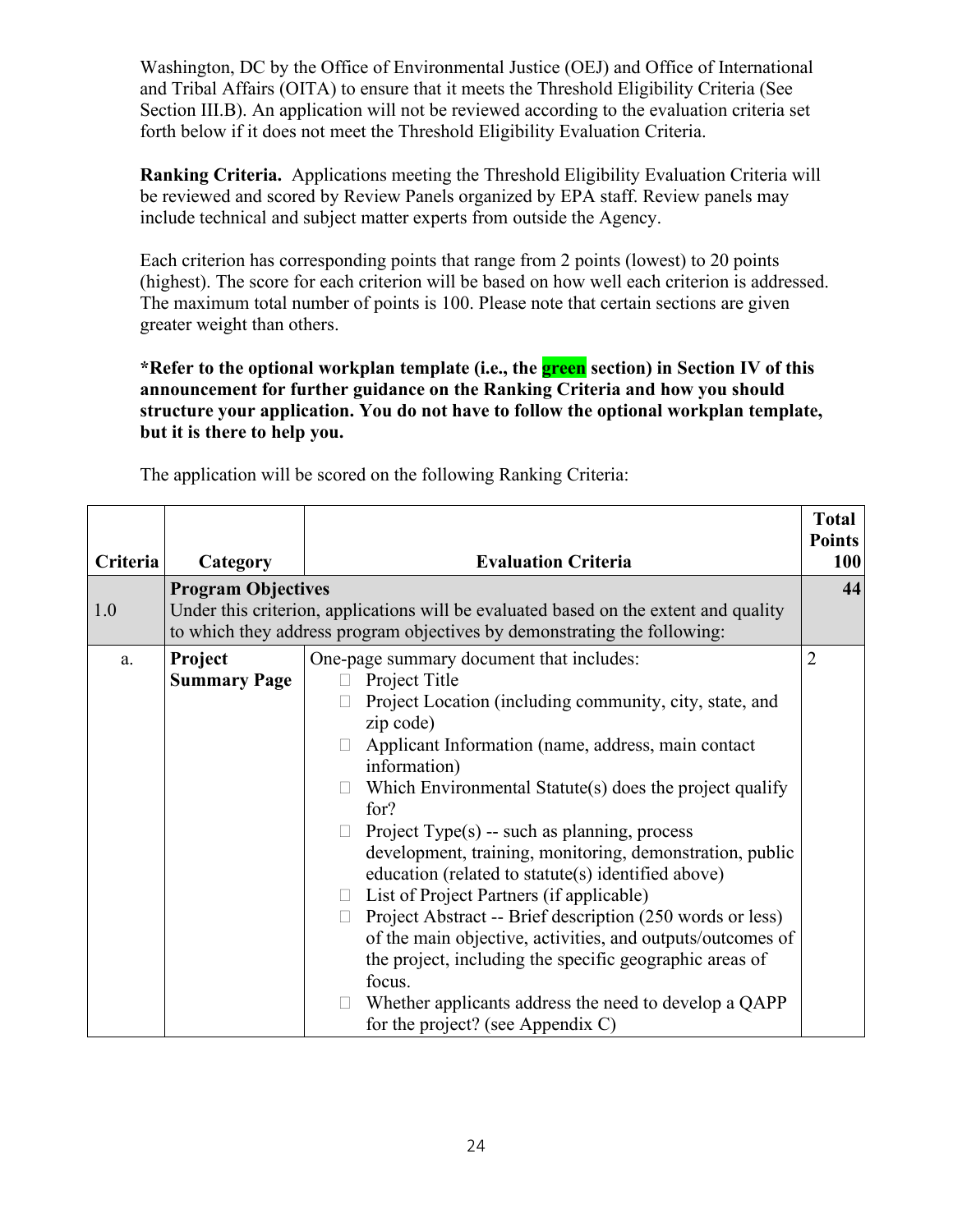|          |                                                                                        |                                                                                                                                                                                                                                                                                                                                                                                                                                                                                                                                                                                                                                                                                                                                                                                                                                                                                                                                                  | <b>Total</b><br><b>Points</b> |
|----------|----------------------------------------------------------------------------------------|--------------------------------------------------------------------------------------------------------------------------------------------------------------------------------------------------------------------------------------------------------------------------------------------------------------------------------------------------------------------------------------------------------------------------------------------------------------------------------------------------------------------------------------------------------------------------------------------------------------------------------------------------------------------------------------------------------------------------------------------------------------------------------------------------------------------------------------------------------------------------------------------------------------------------------------------------|-------------------------------|
| Criteria | Category                                                                               | <b>Evaluation Criteria</b>                                                                                                                                                                                                                                                                                                                                                                                                                                                                                                                                                                                                                                                                                                                                                                                                                                                                                                                       |                               |
| b.       | <b>Environmental</b><br>and Public<br><b>Health</b><br>information of<br>the Community | Clearly describe the local environmental justice issue(s) the<br>project proposes to address and the community that is impacted,<br>specifically the impact of COVID-19 to the Tribe's public<br>participation program and the Tribe's modification or<br>establishment of its public participation program as a result,<br>including the extent and quality to which the application<br>addresses the following (3 points each):                                                                                                                                                                                                                                                                                                                                                                                                                                                                                                                | 12                            |
|          |                                                                                        | Describe and characterize the local community (or<br>$\Box$<br>communities) the Tribe will engage. Describe how<br>the community is disproportionately impacted by<br>environmental and/or public health concerns (i.e.,<br>Who is the community comprised of and what are the<br>disproportionate environmental and/or public health<br>issues they experience?).                                                                                                                                                                                                                                                                                                                                                                                                                                                                                                                                                                               |                               |
|          |                                                                                        | How has COVID-19 impacted the Tribe's ability to<br>$\Box$<br>implement public participation processes and receive<br>input from the affected community on environmental<br>decision-making?                                                                                                                                                                                                                                                                                                                                                                                                                                                                                                                                                                                                                                                                                                                                                     |                               |
|          |                                                                                        | What are the local environmental/public health-<br>$\Box$<br>related public participation issues that your project<br>seeks to address?                                                                                                                                                                                                                                                                                                                                                                                                                                                                                                                                                                                                                                                                                                                                                                                                          |                               |
|          |                                                                                        | What are the local environmental/public health<br>$\Box$<br>results the project seeks to achieve and how will the<br>community benefit from those results?                                                                                                                                                                                                                                                                                                                                                                                                                                                                                                                                                                                                                                                                                                                                                                                       |                               |
|          |                                                                                        | NOTE - The application must include relevant information such<br>as demographics, geographic location, and community history.<br>We strongly encourage the use of EPA's <b>EJSCREEN</b> tool (or<br>other EJ-based mapping tool) to help you characterize and<br>describe your target community. Data from other sources (e.g.,<br>studies, census, and third-party reports) should also be included<br>to give a more complete picture of the impacted communities<br>and populations. If scientific data is limited for a particular<br>community, then applicants can include first-person<br>accounts and/or a community's impressions of the<br>environmental and/or public health issues impacting their<br>communities. Instructions and resources on how to use<br>EJSCREEN are included at the hyperlink above. For any<br>questions you have about EJSCREEN, please contact Tai Lung<br>at Lung.Tai $(\omega$ epa.gov or 202-566-1296. |                               |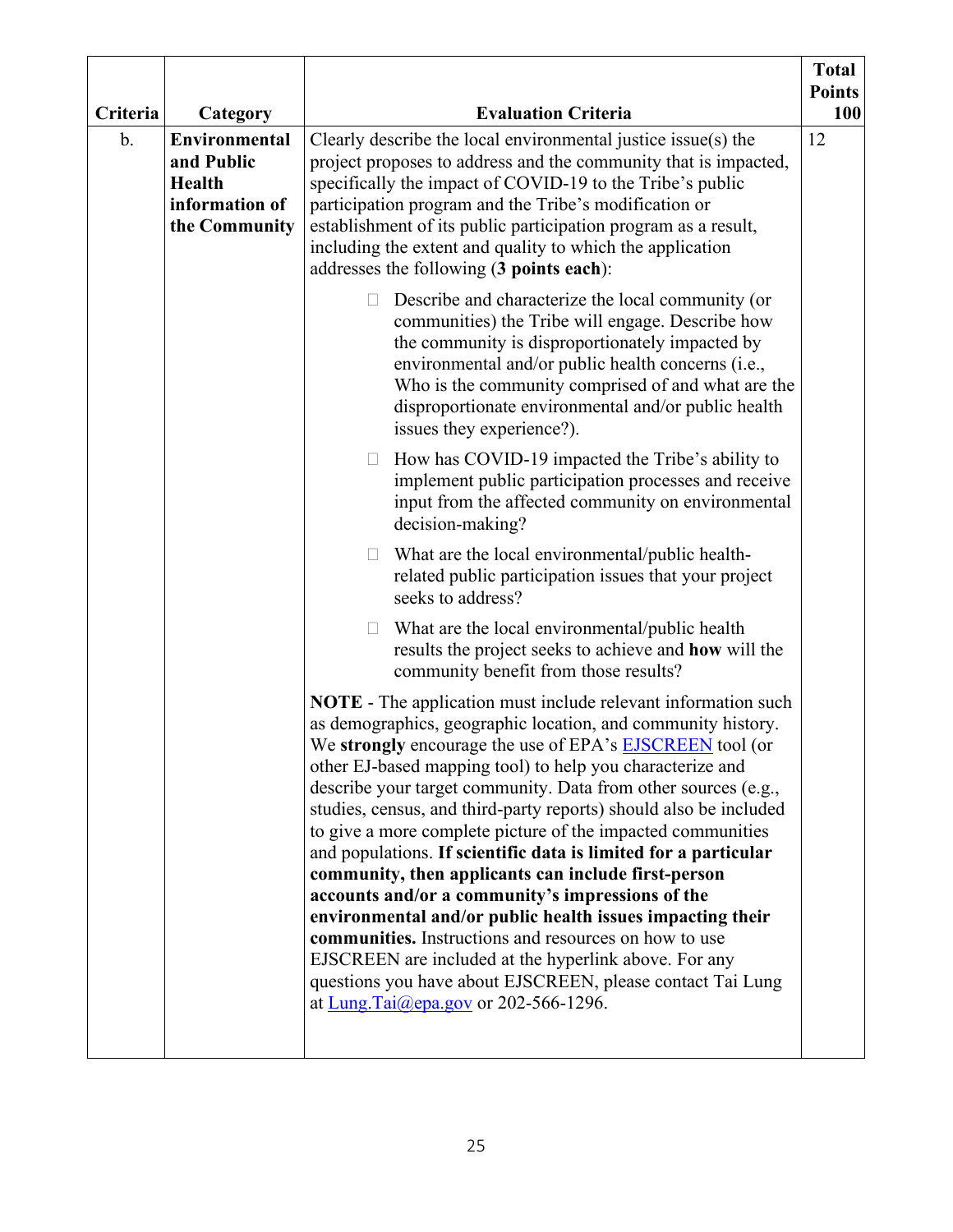| Criteria | Category                                          | <b>Evaluation Criteria</b>                                                                                                                                                                                                                                                                                                                                                                                                                                                                                                                                                                                                                                                                                                                                                                                                                                                                                                                                                                                                                                                                                                                                                                                                                                                                                                              | <b>Total</b><br><b>Points</b><br><b>100</b> |
|----------|---------------------------------------------------|-----------------------------------------------------------------------------------------------------------------------------------------------------------------------------------------------------------------------------------------------------------------------------------------------------------------------------------------------------------------------------------------------------------------------------------------------------------------------------------------------------------------------------------------------------------------------------------------------------------------------------------------------------------------------------------------------------------------------------------------------------------------------------------------------------------------------------------------------------------------------------------------------------------------------------------------------------------------------------------------------------------------------------------------------------------------------------------------------------------------------------------------------------------------------------------------------------------------------------------------------------------------------------------------------------------------------------------------|---------------------------------------------|
| c.       | <b>Public</b><br>Participation<br><b>Elements</b> | How well the established or modified public participation<br>program incorporates successful public participation elements<br>and, the extent and quality to which the application addresses the<br>following (4 points each):<br>How the public participation process designed to<br>П<br>meaningfully engage the community, including hat<br>barriers have been removed to allow all members of<br>the community to engage.<br>Does the community have the background knowledge<br>on the disproportionate environmental and/or public<br>health issues to provide input? If not, describe how<br>that knowledge would be effectively shared. Are<br>cross-cultural formats and exchanges available?<br>How does the process recognize and incorporate<br>Indigenous Tribal Ecological Knowledge (TEK) if<br>offered by a tribal elder or knowledge holder? Given<br>the sensitivity of some TEK, how would this<br>knowledge be appropriately handled?<br>Does the public participation include transparency in<br>the process? Are goals, expectations and limitations<br>of the public participation process clearly articulated?<br>How will the Tribe institutionalize the process so it<br>continues over time? How will the Tribe evaluate its<br>public participation program for effectiveness and<br>continued improvement? | 20                                          |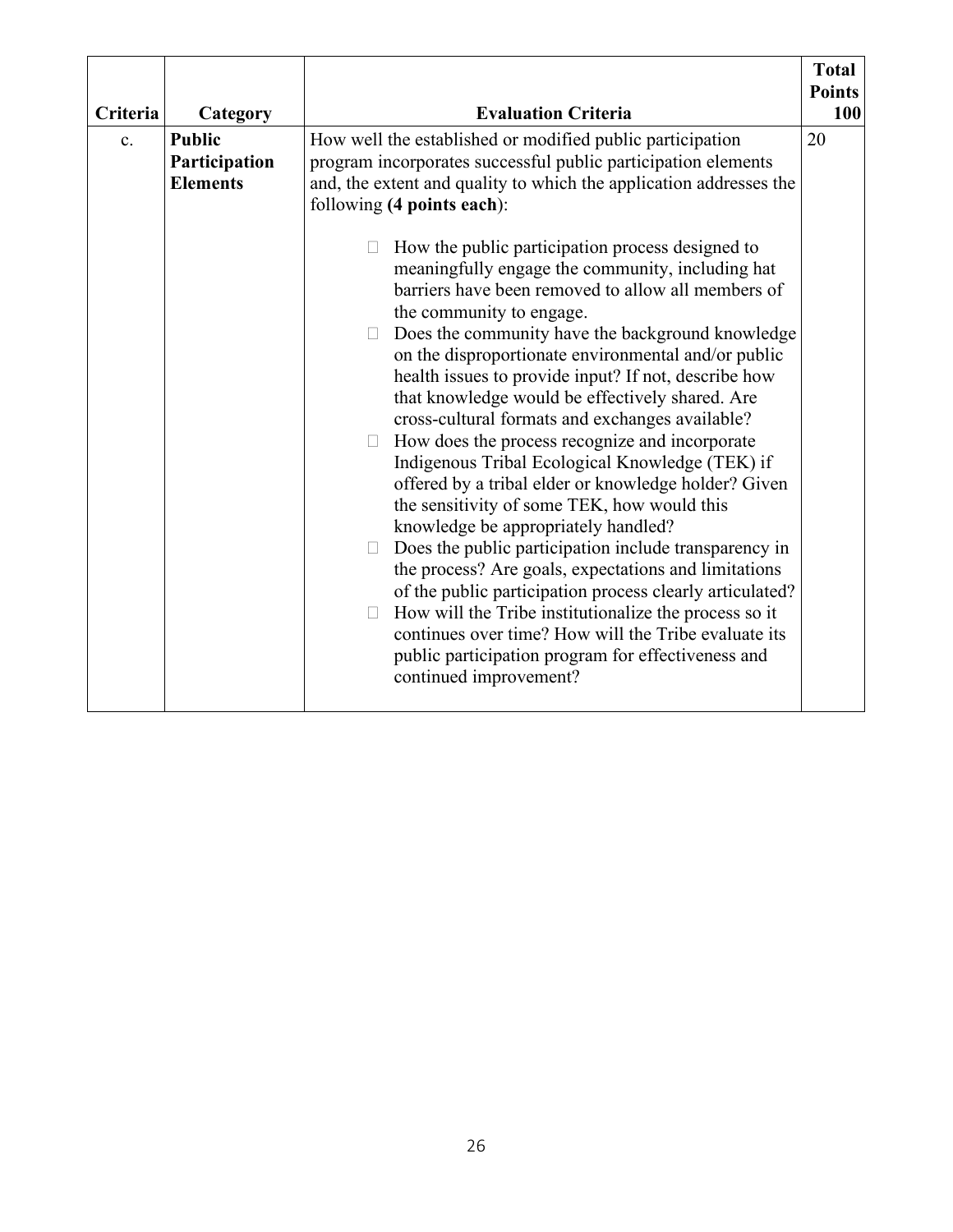| Criteria       | Category                   | <b>Evaluation Criteria</b>                                                                                                                                                                                                                                                                                                                                                                                                                                                                                                                                                                                                                                                                                                                                                                                                         | <b>Total</b><br><b>Points</b><br>100 |
|----------------|----------------------------|------------------------------------------------------------------------------------------------------------------------------------------------------------------------------------------------------------------------------------------------------------------------------------------------------------------------------------------------------------------------------------------------------------------------------------------------------------------------------------------------------------------------------------------------------------------------------------------------------------------------------------------------------------------------------------------------------------------------------------------------------------------------------------------------------------------------------------|--------------------------------------|
| d.             | Project<br><b>Linkages</b> | The extent and quality to which the proposed project:<br>(1) Supports EPA Draft 2022-2026 Strategic Plan Goal 2,<br>Objective 2.1 (Building Community Capacity and Climate<br>Resilience and Maximizing Benefits to Overburdened and<br><b>Underserved Communities)</b><br>(2 points)<br>Refer to link Below:<br>https://www.epa.gov/planandbudget/strategicplan<br>(2) Relates to the qualified environmental statutes identified in<br>the Project Summary Page. Please note each project must<br>include activities that are authorized by at least one of the federal<br>environmental statutes listed in Section I.C (5 points)<br>(3) Relates to a program for which EPA has approved,<br>authorized, or delegated program administration responsibilities<br>to the Tribe (i.e., treatment as a state $(TAS)$ ). (3 points) | 10                                   |
| 2.             | to which they:             | Project Activities / Milestone Schedule / Detailed Budget Narrative<br>Under this criterion, applications will be evaluated based on the extent and quality                                                                                                                                                                                                                                                                                                                                                                                                                                                                                                                                                                                                                                                                        | 20                                   |
| a.             | Project Activities         | Clearly identify steps that the applicant will take that will<br>reasonably progress towards achieving the program objectives,<br>including a clear description of the detailed project activities or<br>components and the anticipated products/results associated with<br>each activity as described in Section IV.                                                                                                                                                                                                                                                                                                                                                                                                                                                                                                              | 10                                   |
| $\mathbf{b}$ . | Milestone<br>Schedule      | Demonstrate a clearly articulated and realistic milestone<br>schedule, including timeframes and major milestones to<br>complete significant project activities.                                                                                                                                                                                                                                                                                                                                                                                                                                                                                                                                                                                                                                                                    | $\overline{4}$                       |
| c.             | Itemized Budget<br>Sheet   | Demonstrate reasonable and allowable costs for each<br>component/activity, as described in Section IV.<br>Applicants are permitted to attach the itemized budget sheet as<br>an "Other Attachment" to their application so the sheet will not<br>count against the 11-page workplan limit.                                                                                                                                                                                                                                                                                                                                                                                                                                                                                                                                         | 6                                    |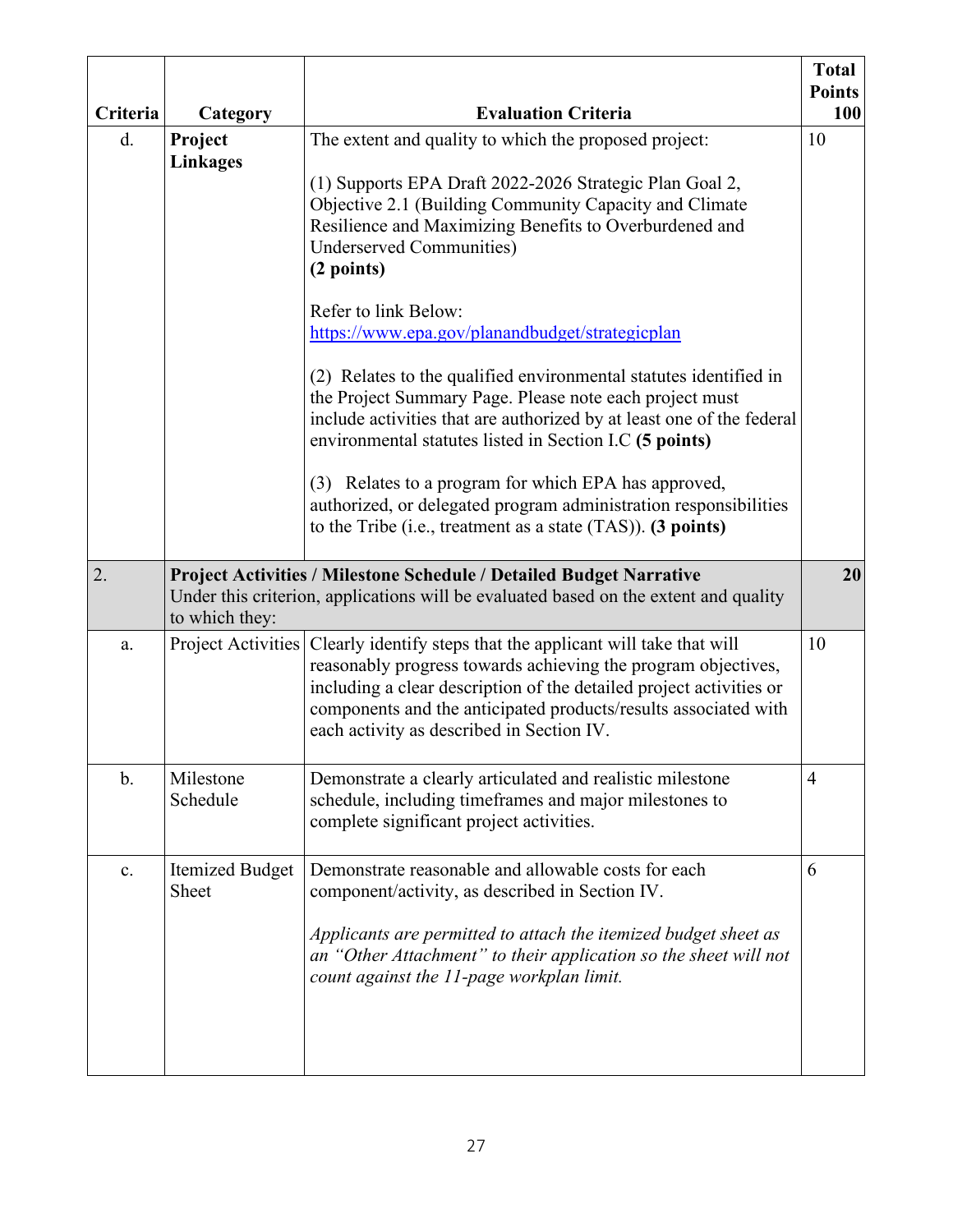| Criteria       | Category                                      | <b>Evaluation Criteria</b>                                                                                                                                                                                                                                                                                                                                                                                                                                                                                                                                                             | <b>Total</b><br><b>Points</b><br><b>100</b> |
|----------------|-----------------------------------------------|----------------------------------------------------------------------------------------------------------------------------------------------------------------------------------------------------------------------------------------------------------------------------------------------------------------------------------------------------------------------------------------------------------------------------------------------------------------------------------------------------------------------------------------------------------------------------------------|---------------------------------------------|
| 3.             | to which:                                     | <b>Environmental Results-Outputs, Outcomes, Tracking, and Sustainability</b><br>Under this criterion, applications will be evaluated based on the extent and quality                                                                                                                                                                                                                                                                                                                                                                                                                   | 20                                          |
| a.             | Environmental<br>Results-Outputs/<br>Outcomes | The expected project outputs and outcomes identified in the<br>application are effective in achieving the Program Objectives<br>listed in Section I, including the development or modification of<br>public participation, community involvement, education, and<br>communication systems to engage with tribal members and<br>others living in areas affected by the tribal program to assure fair<br>treatment and meaningful involvement.                                                                                                                                           | 8                                           |
| $\mathbf{b}$ . | Performance<br>Measurement<br>Plan            | The application demonstrates a sound plan for tracking progress<br>towards achieving the expected outputs, outcomes, and<br>associated timeframes for achieving those results.                                                                                                                                                                                                                                                                                                                                                                                                         | $\overline{4}$                              |
| c.             | Sustainability<br>Plan                        | The application demonstrates a sound plan for how the<br>community public participation process improvements and<br>innovations developed during the proposed project will be<br>implemented and sustained following the completion of the 1-<br>year grant project funding. This includes current work and<br>initiatives in the community, whether additional resources are<br>needed to sustain and implement the proposed public<br>participation process improvements, and how the community has<br>a vested interest in sustaining the project's momentum on into<br>the future. |                                             |
| 4.             | <b>Programmatic Capability</b><br>their:      | Under this criterion, applications will be evaluated based on the applicant's ability<br>to successfully complete and manage the proposed project, taking into account                                                                                                                                                                                                                                                                                                                                                                                                                 | 10                                          |
| a.             | Organizational<br>experience                  | Organizational experience and plan for timely and successfully<br>$\overline{4}$<br>achieving the objectives of the proposed project.                                                                                                                                                                                                                                                                                                                                                                                                                                                  |                                             |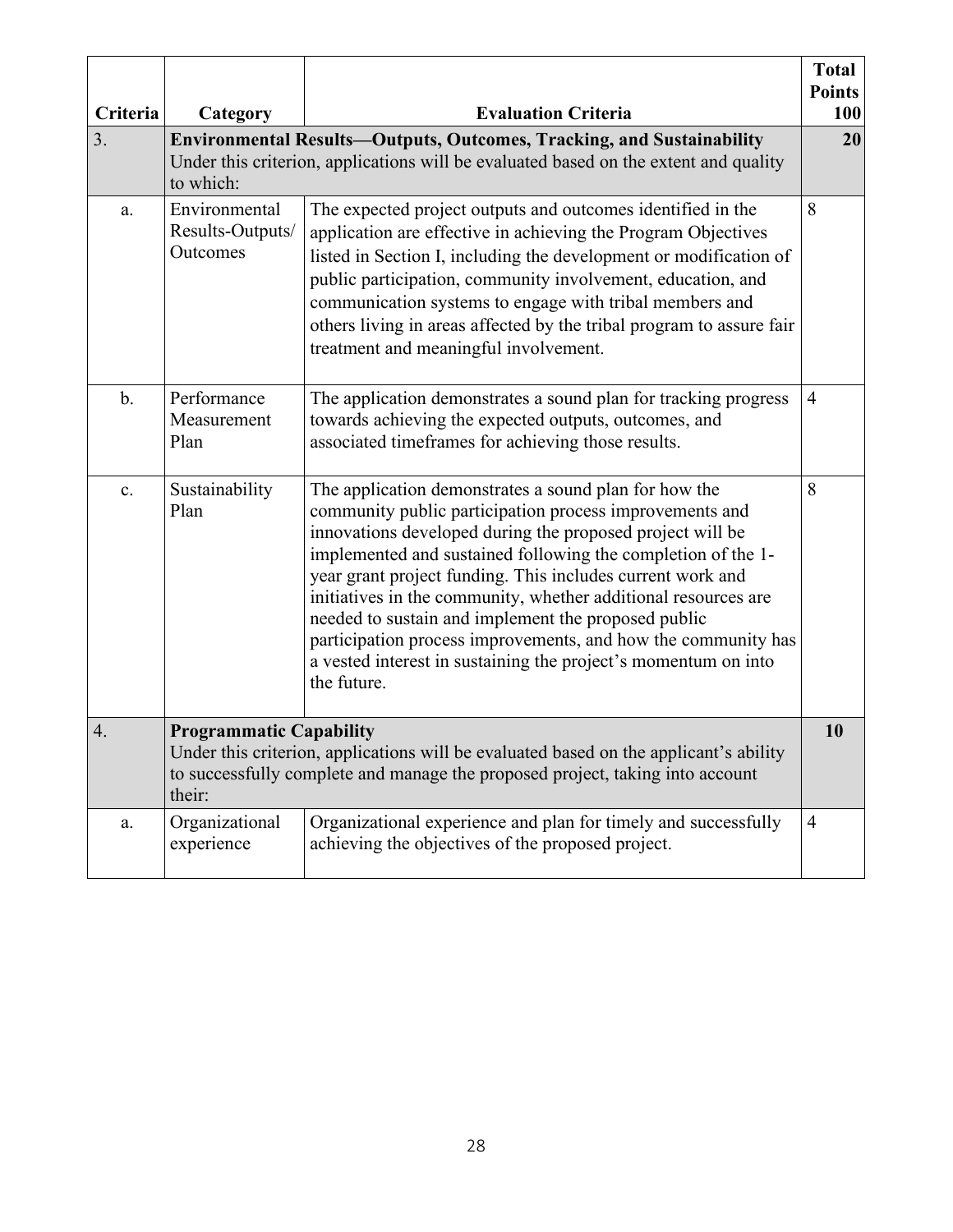| Criteria       | Category                                                                  | <b>Evaluation Criteria</b>                                                                                                                                                                                                                                                                                                                                                                                                                                                                                                                  | <b>Total</b><br><b>Points</b><br>100 |
|----------------|---------------------------------------------------------------------------|---------------------------------------------------------------------------------------------------------------------------------------------------------------------------------------------------------------------------------------------------------------------------------------------------------------------------------------------------------------------------------------------------------------------------------------------------------------------------------------------------------------------------------------------|--------------------------------------|
| $\mathbf{b}$ . | <b>Staff Experience</b><br>/ Qualifications<br>of Project<br>Manager (PM) | Ability to clearly demonstrate that the selected PM and other<br>staff associated with the project are qualified to successfully<br>perform the project. This will be determined through evaluating<br>the following (2 points each):<br>(1) How the PM and associated staff are qualified to<br>undertake the project successfully;<br>(2) Illustrating the PM's ties/historical connection to the<br>tribal community, including detailed descriptions of any<br>activities that the PM has worked on with the community<br>and/or Tribe. | $\overline{4}$                       |
| c.             | Expenditure of<br><b>Awarded Grant</b><br>Funds                           | Approach, procedures, and controls for ensuring that awarded<br>grant funds will be expended in a timely and efficient manner.<br>As described in Section IV.                                                                                                                                                                                                                                                                                                                                                                               | $\overline{2}$                       |
| 5.             | <b>Past Performance</b>                                                   | Under this criterion, applicants will be evaluated based on their ability to<br>successfully complete and manage the proposed project taking into account the<br>applicant's past performance with respect to the agreements listed by the applicant<br>in the application workplan as required under Section IV.A.                                                                                                                                                                                                                         | 6                                    |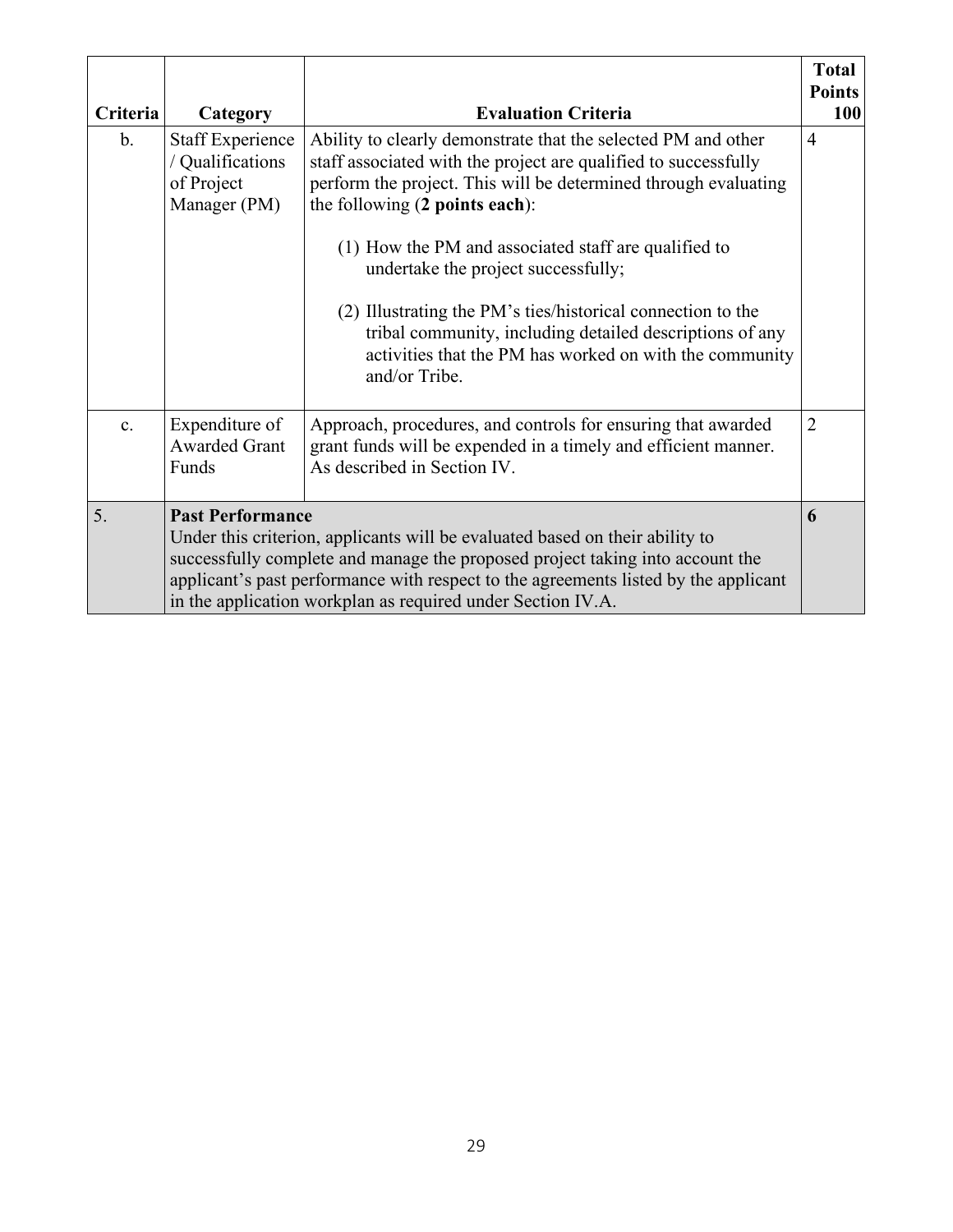| Criteria | Category                                                                                                              | <b>Evaluation Criteria</b>                                                                                                                                                                                                                                                                                                                                                                                                                                                                                                                                                                                                                                                                                                                                                                                                                                                                                                                                                                                                                                                                                                                                                                                                                                                                                                                                                                                                                                                                                                                                                                                        | <b>Total</b><br><b>Points</b><br>100 |
|----------|-----------------------------------------------------------------------------------------------------------------------|-------------------------------------------------------------------------------------------------------------------------------------------------------------------------------------------------------------------------------------------------------------------------------------------------------------------------------------------------------------------------------------------------------------------------------------------------------------------------------------------------------------------------------------------------------------------------------------------------------------------------------------------------------------------------------------------------------------------------------------------------------------------------------------------------------------------------------------------------------------------------------------------------------------------------------------------------------------------------------------------------------------------------------------------------------------------------------------------------------------------------------------------------------------------------------------------------------------------------------------------------------------------------------------------------------------------------------------------------------------------------------------------------------------------------------------------------------------------------------------------------------------------------------------------------------------------------------------------------------------------|--------------------------------------|
| a.       | List of Federally<br>funded and/or<br>Non-federally<br>funded<br>Assistance<br>Agreements and<br>Reporting<br>History | Applicants will be evaluated based on their ability to<br>successfully complete and manage the proposed project taking<br>into account their (3 points each):<br>past performance in successfully completing and<br>managing the assistance agreements identified in<br>response to Section IV.A<br>history of meeting the reporting requirements under the<br>П<br>assistance agreements identified in response to Section<br>IV.A including whether the applicant submitted<br>acceptable final technical reports under those agreements<br>and the extent to which the applicant adequately and<br>timely reported on their progress towards achieving the<br>expected outputs and outcomes under those agreements<br>and if such progress was not being made whether the<br>applicant adequately reported why not.<br>In evaluating applicants under these factors in Section V, EPA<br>will consider the information provided by the applicant and may<br>also consider relevant information from other sources, including<br>information from EPA files and from current/prior grantors.<br>If your organization does not have any relevant or available past<br>performance or reporting information, please state this explicitly<br>in your application (e.g., Our organization has no past grants<br>experience.) Including this statement will ensure you receive a<br>neutral score for these factors (a neutral score is half of the total<br>points available in a subset of possible points). Failure to<br>include this statement may result in your receiving a score of 0<br>for these factors. | 6                                    |

### **B. REVIEW AND SELECTION PROCESS**

Applications will be reviewed and scored under the following process:

**1) Threshold Eligibility Screening Process** - All applications will be screened for Threshold Eligibility purposes (see Section III.C) at EPA headquarters by EPA staff from the Office of Environmental Justice (OEJ) and Office of International and Tribal Affairs (OITA).

**2) Panel Review and Evaluation Process** – Only those applications which meet all the threshold factors will undergo technical review. EPA will convene review panel(s) comprised of OEJ, OITA, EPA regional staff, and/or subject-matter and technical experts from outside the Agency to review, score, and rank the eligible applications based on the evaluation criteria listed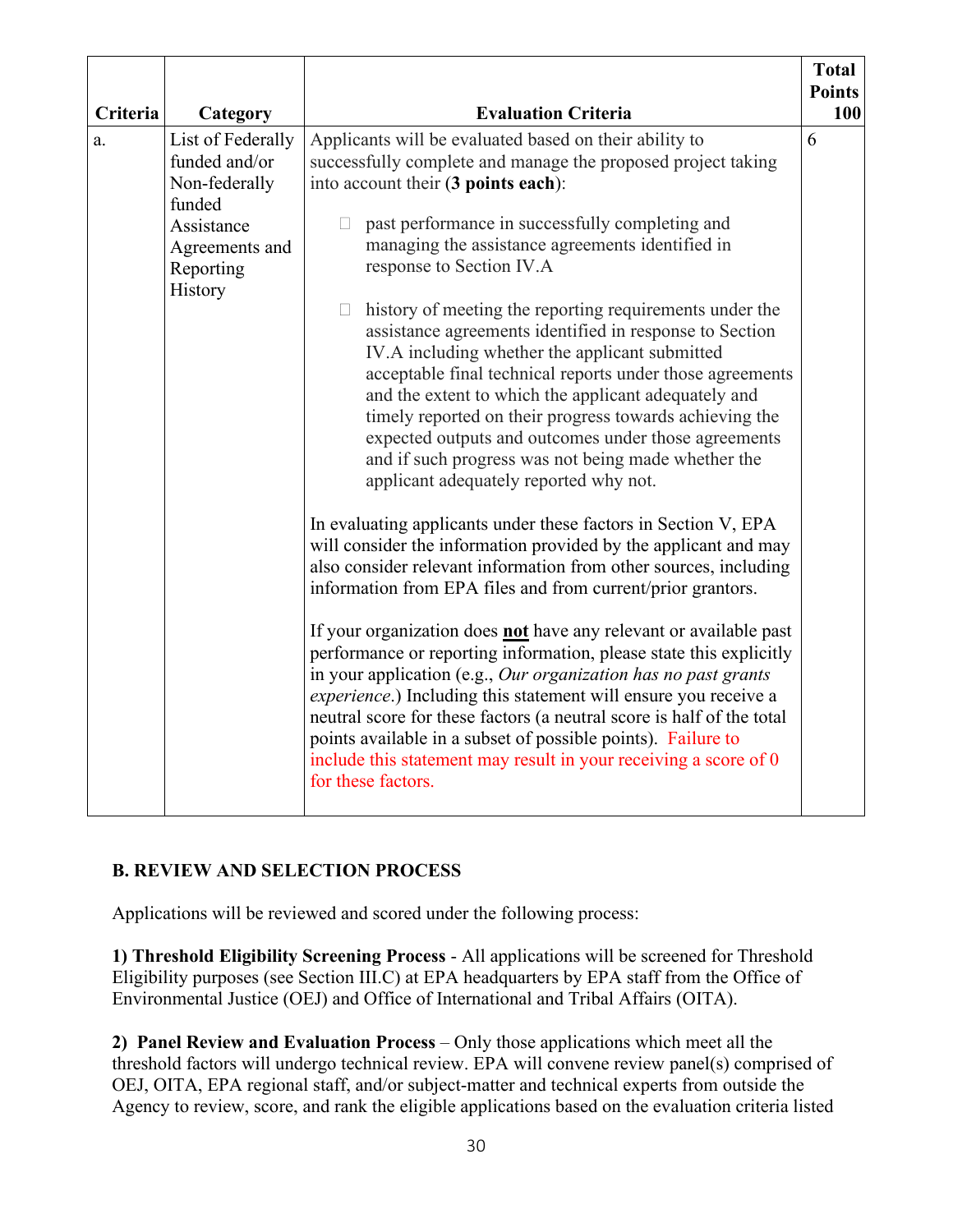above. Each application will be given a numerical score and will be rank ordered by the review panel.

**3) Final Selection Process and Other Factors** – Final rankings and selection recommendations from the review panels will be presented to the Director of the Office of Environmental Justice in Headquarters who will then make the final selections for award based on the ranking lists. In addition to this information, the Director of the Office of Environmental Justice may also consider any of the following other factors in making final selection decisions among highranking applications from the lists:

- 1. Geographic Diversity EPA may consider the mix of high-ranking projects located in urban and rural areas or different regions of the country when making final selections, as well as the geographical nature or impact of the project.
- 2. Number and size of awards.
- 3. Availability of funds.
- 4. Agency and programmatic priorities.

It is anticipated that approximately 16 to 20 applications will be selected nationwide. After final selections are made, the EPA Regional Offices will then make the awards. All awards are subject to the availability of funds, the quality of the applications submitted, and other applicable considerations. EPA reserves the right to increase or decrease the total number of grants awarded or reject all applications and make no awards under this announcement. Such changes may be necessary as a response to the quality of applications received by EPA or the amount of funds available.

## **C. ANTICIPATED ANNOUNCEMENTS AND AWARD DATES**

Below is a tentative schedule of important dates for the EJSG Program. Please note dates are tentative and subject to change.

| Date                 | <b>Activity</b>                                                                                                                                                                                                                                                                                                                                                                                                                                                     |
|----------------------|---------------------------------------------------------------------------------------------------------------------------------------------------------------------------------------------------------------------------------------------------------------------------------------------------------------------------------------------------------------------------------------------------------------------------------------------------------------------|
| March 21, 2022       | Open competition period begins.                                                                                                                                                                                                                                                                                                                                                                                                                                     |
| May 20, 2022         | Open competition closes. Applications must be submitted through Grants.gov<br>by 11:59 p.m. (ET) on May 20, 2022. Applications received after this date will<br>not be reviewed.                                                                                                                                                                                                                                                                                    |
| June 2022            | EPA will review applications for Threshold Eligibility Criteria (Section III).<br>Ineligible applicants will be notified via email with details regarding<br>ineligibility. Notification to ineligible applicants will be sent via email to the<br>contact identified on the submitted SF424 providing brief explanations on the<br>reason(s) for ineligibility. Ineligible applicants may request a debriefing within<br>15 days of receipt of the correspondence. |
| $July - August 2022$ | Anticipated notification of selection. All applicants will be notified of the<br>selection results by mail/email.                                                                                                                                                                                                                                                                                                                                                   |
| Sept. - October 2022 | Anticipated award. Regional offices will request required application<br>documentation from selected applicants. Awards will be made by the regional<br>offices.                                                                                                                                                                                                                                                                                                    |
| October 2022         | OEJ will release a national announcement                                                                                                                                                                                                                                                                                                                                                                                                                            |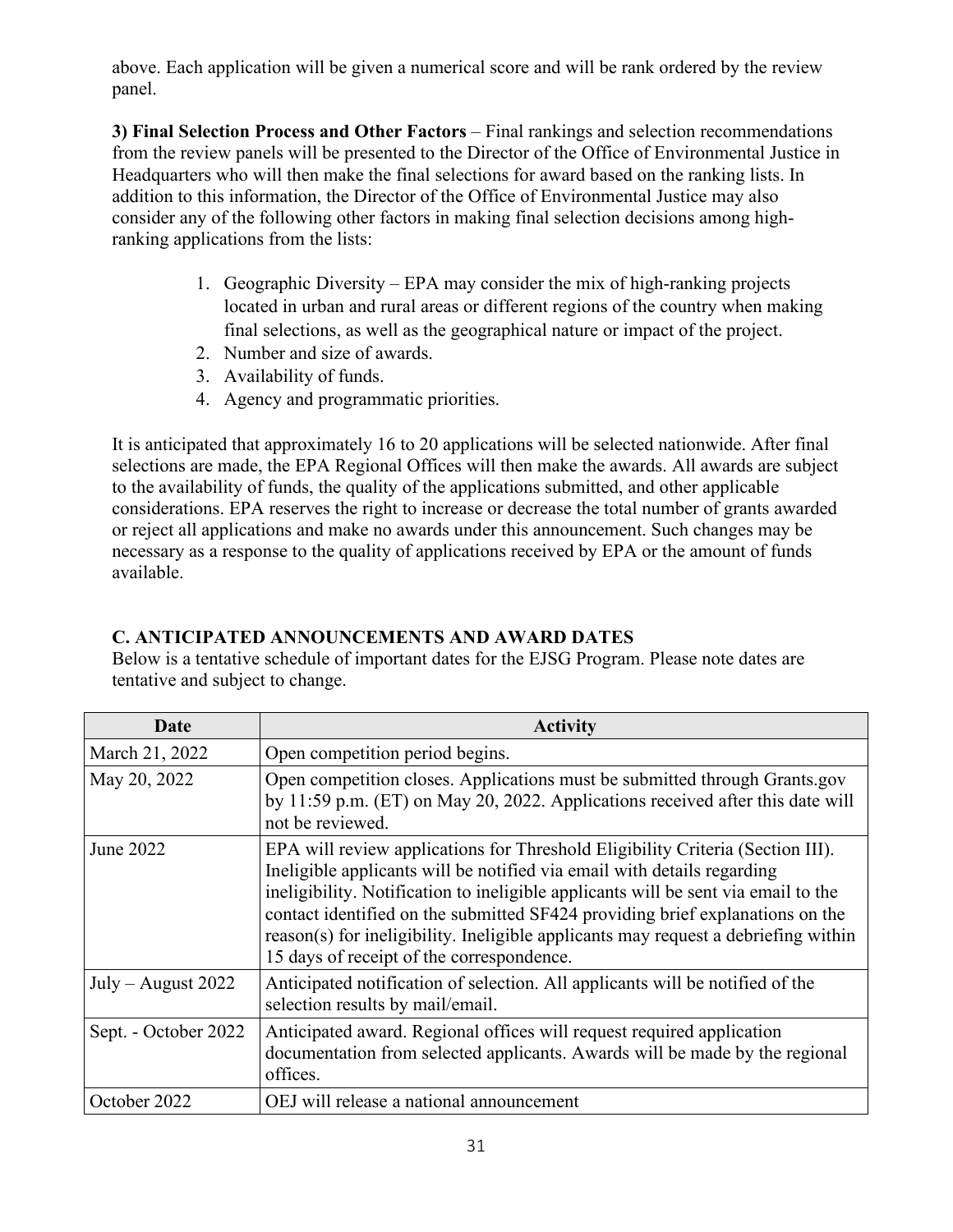## <span id="page-31-0"></span>**VI. AWARD ADMINISTRATION INFORMATION**(back to *[Contents by Section](#page-0-1)*)

Note: Additional provisions that apply to this section can be found at [EPA Announcement](https://www.epa.gov/grants/epa-solicitation-clauses) [Clauses.](https://www.epa.gov/grants/epa-solicitation-clauses)

### **A. AWARD NOTICES**

EPA anticipates notification of selected applicants will be made via telephone or electronic or postal mail by the end of August 2022. The notification will be sent to the original signer of the application or the project contact listed in the application. This notification, which informs the applicant that its application has been selected and is being recommended for award, is not an authorization to begin work. The official notification of an award will be made by EPA's Regional Grants Offices. Applicants are cautioned that only a grants officer is authorized to bind the Government to the expenditure of funds; selection does not guarantee an award will be made. For example, statutory authorization, funding or other issues discovered during the award process may affect the ability of EPA to make an award to an applicant. The award notice, signed by an EPA grants officer, is the authorizing document and will be provided through electronic or postal mail.

The successful applicant may be requested to submit prepare and submit additional documents and forms which must be approved by EPA before the grant can officially be awarded. The time between notification of selection and award of a grant can take up to 90 days or longer.

### **B. ADMINISTRATIVE AND NATIONAL POLICY REQUIREMENTS**

This award is subject to the requirements of the Uniform Administrative Requirements, Cost Principles and Audit Requirements for Federal Awards; Title 2 CFR, Parts 200 and 1500. 2 CFR 1500.2, Adoption of 2 CFR 200, states that the Environmental Protection Agency adopts the Office of Management and Budget (OMB) guidance Uniform Administrative Requirements, Cost Principles, and Audit Requirements for Federal Awards to Non-Federal Entities (subparts A through F of 2 CFR 200), as supplemented by this part, as the Environmental Protection Agency (EPA) policies and procedures for financial assistance administration. This part satisfies the requirements of 2 CFR 200.110(a) and gives regulatory effect to the OMB guidance as supplemented by this part. EPA also has programmatic regulations located in 40 CFR Chapter 1 Subchapter B.

A listing and description of general EPA regulations applicable to the award of assistance agreements may be viewed at: [https://www.epa.gov/grants/epa-policies-and](https://www.epa.gov/grants/epa-policies-and-guidance-grants)[guidance-grants.](https://www.epa.gov/grants/epa-policies-and-guidance-grants)

### **C. REPORTING**

Progress Report/Final Report Requirement.

The Project Manager will be required to submit two semi-annual progress report for each 12-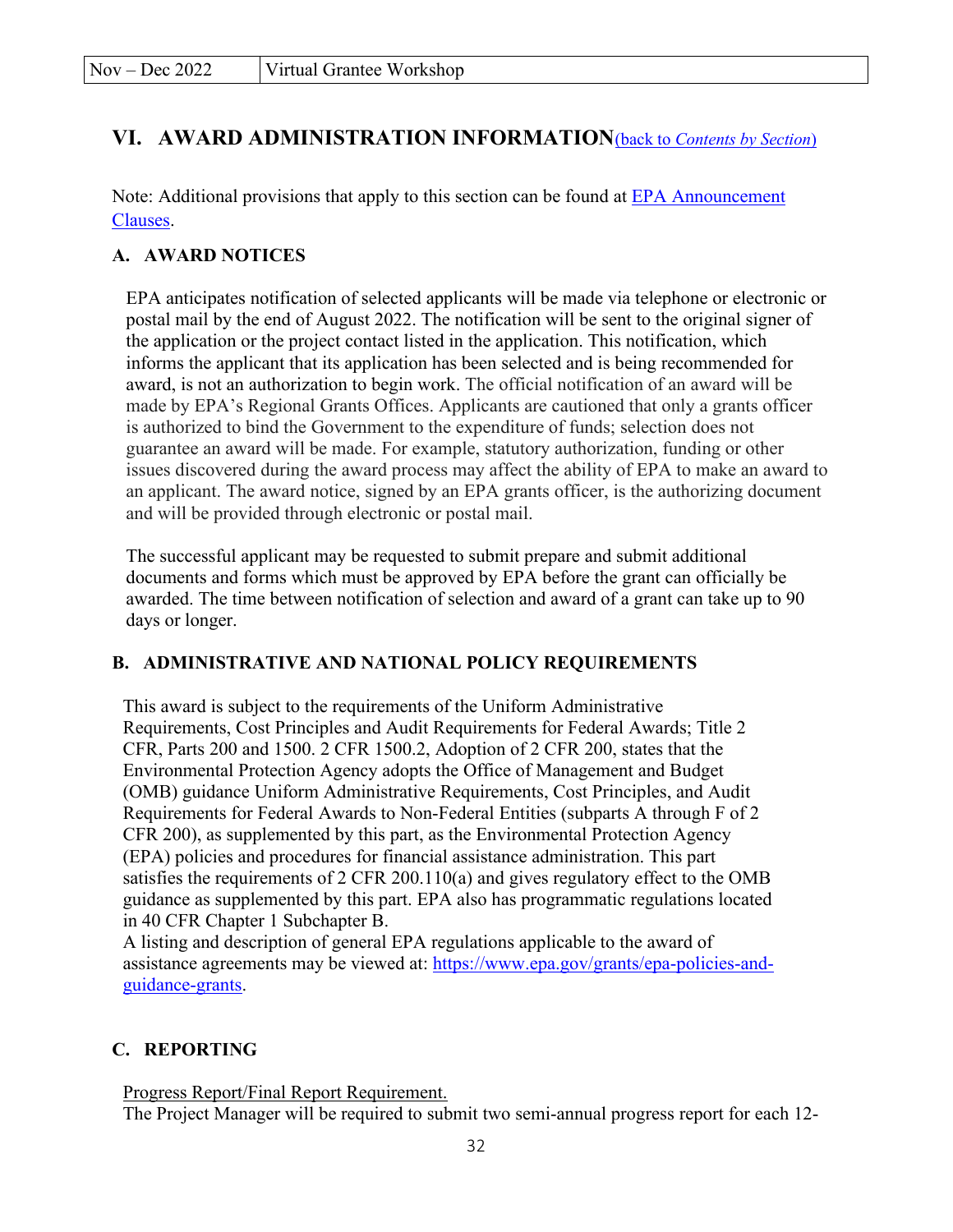month reporting period throughout the duration of the agreement to update the EPA Project Officer on project progress. The Project Manager will also be required to have semi-annual calls/meetings (at a minimum) with the EPA Project Officer to discuss progress. The Project Manager will also be required to submit a Final Technical Report for EPA approval within 120 days after the end of the 12-month project period. A Financial Status Report is also required and will be described in the award agreement. The EPA may collect, review, and disseminate those final reports that can serve as models for future projects. Many applicants may find it useful to document their progress using various media. This may include, but is not limited to the use of videos, blogs and other forms of social media.

#### Quality Assurance Project Plans (QAPP).

Quality assurance is sometimes applicable to assistance projects (see 2 CFR 1500.12). Quality assurance requirements apply to the collection of environmental data. Environmental data are any measurements or information that describe environmental processes, location, or conditions; ecological or health effects and consequences; or the performance of environmental technology. Environmental data include information collected directly from measurements, produced from models, and compiled from other sources, such as databases or literature. Once the award is made, if a Quality Assurance Project Plan is required for the project, the applicant will have to draft a QAPP prior to beginning work on the project. You must reserve time and financial resources in the beginning of your project in order to prepare your QAPP and include the cost for developing your QAPP in your Detailed Budget. Selected applicants cannot begin data collection until EPA approves the QAPP.

| <b>Main Contacts</b>                              | Email                   | <b>Phone</b> |
|---------------------------------------------------|-------------------------|--------------|
| <b>Office of International and Tribal Affairs</b> |                         |              |
| Sarah Frederick, Competition Lead                 | Frederick.Sarah@epa.gov | 206-553-1601 |
| Lisa Berrios, Program Lead & General Contact      | Berrios.Lisa@epa.gov    | 202-564-1739 |
|                                                   |                         |              |
| <b>Office of Environmental Justice</b>            |                         |              |
| Jacob Burney, OEJ Grants Program Manager          | Burney.Jacob@epa.gov    | 202-564-2907 |
| Danny Gogal, OEJ Tribal and Indigenous            | Gogal.Danny@epa.gov     | 202-564-2576 |
| Peoples Program Manager                           |                         |              |

## <span id="page-32-0"></span>**VII. AGENCY CONTACTS** (back to *[Contents by Section](#page-0-1)*)

## **VIII. OTHER INFORMATION AND APPENDICES** (back to *[Contents by Section](#page-0-1)*)

- <span id="page-32-1"></span>A – Information on Preparing an EJ Grant Application
- B Optional EJSG Itemized Budget Sheet Template
- C Quality Assurance Project Plan Questionnaire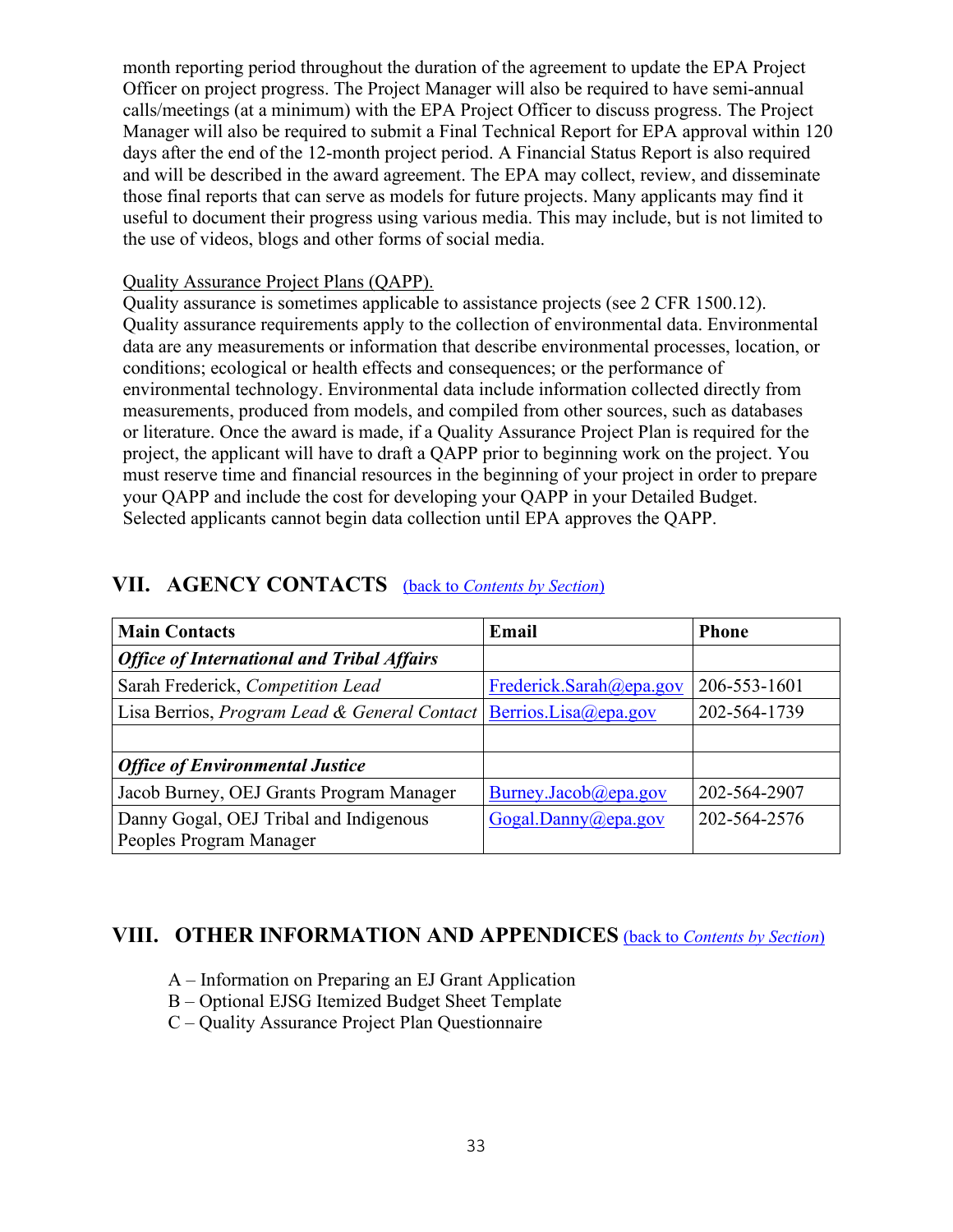#### **APPENDIX A**

## **INFORMATION ON PREPARING AN ENVIRONMENTAL JUSTICE GRANT APPLICATION**

This information is intended to help you put together a competitive application for the Environmental Protection Agency's (EPA) Environmental Justice Grants Program. *Please read the Application Announcement carefully -- this document is intended for informational purposes only.*

#### • **Target your audience carefully**

Identify a specific group or community to work with to develop a program that will give the highest return for your dollars invested.

#### • **Do some homework**

Allow time to develop and document your understanding of environmental justice issues within the community you work in or with. Find out what materials exist on the subject and the procedures you are planning to include in your workplan. Use this information to back up your project plans or to explain how your group activities are unique and/or creative.

#### • **Develop a project evaluation technique**

Define as carefully and precisely as possible what you want to achieve with this project and how you will test its success. Ask yourself: "what do you expect to be different once the project is complete?" Outline a plan you will use to measure the success of your activities/project.

#### • **Develop a timeline or project accomplishment schedule**

List the major tasks that you will complete to meet the goals of the project. Break these broad goals into smaller tasks and lay them out in a schedule over the twelve months of the grant period. Determine and identify in the application the total estimated cost for each task. You may estimate this cost by the number of personnel, materials, and other resources you will need to carry out the tasks.

#### • **Stay within the format and follow application instructions including any page limits**

This makes it easier for the reviewer to read and therefore, understand your workplan. Please refer to the application requirements in Section IV of this RFA.

#### • **Communicate the nature of your project accurately, precisely, and concisely.**

Describe exactly what you propose to do, how you are going to do it, when you are going to do it, who will benefit, and how you will know you are successful. Indicate not only what you propose but what expertise your group has for completing the project (include resumes).

#### • **As much as possible, include specific target metrics and estimates in your workplan**

Using detailed numbers in your workplan (e.g., # of workshops, # of attendees, # of water samples, etc.) better frames the scope and size of your project for your organization, your partners, if applicable, and EPA reviewers. Specificity and/or estimates make it easier for you to track project progress and make project adjustments.

#### **Common Strengths typically found in successful EJ grant applications:**

 $\Box$  Project application developed solidly from within the community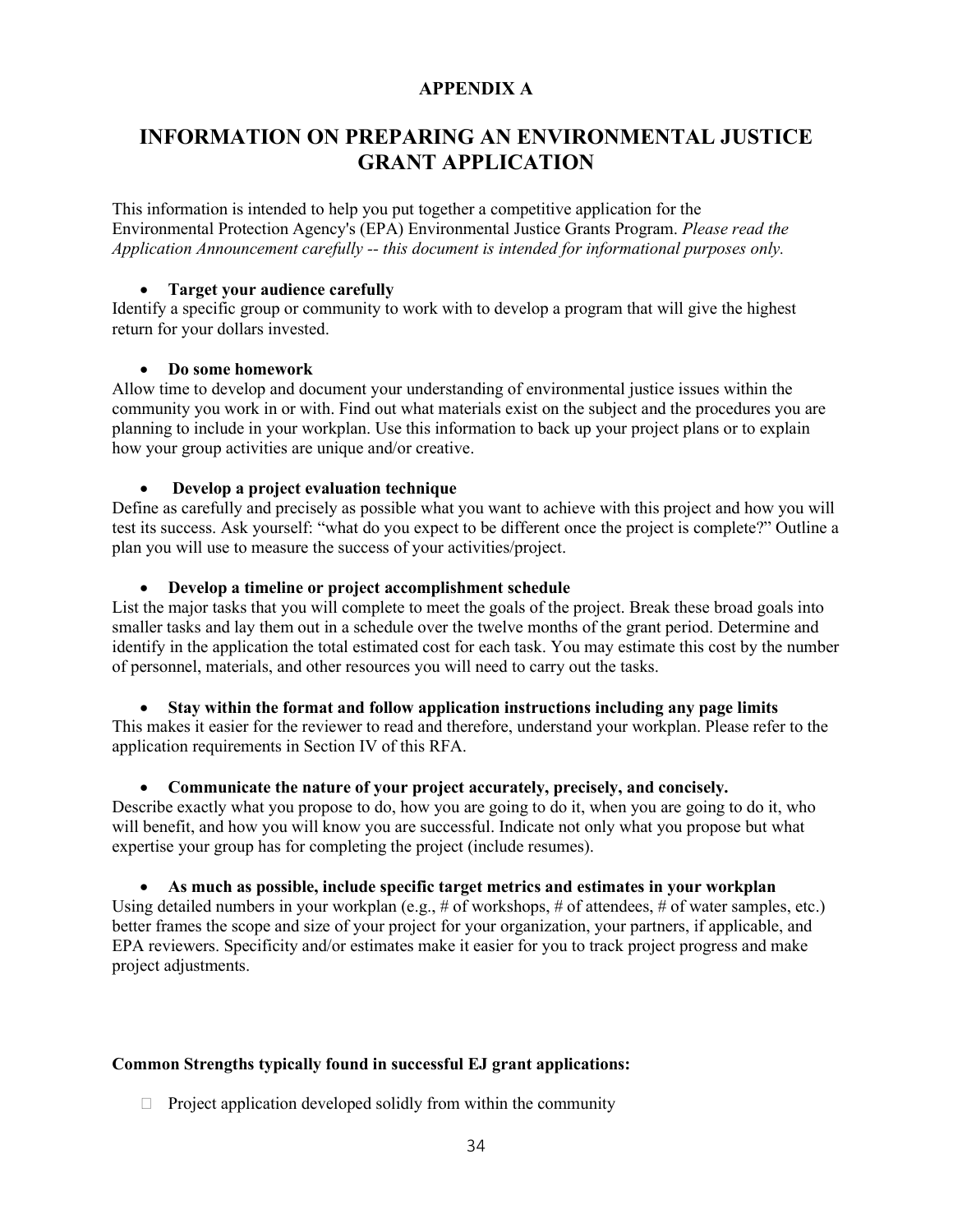- $\Box$  Broad based community support for a project that has the potential to positively affect local people
- $\Box$  Application does a good job of outlining a complex problem and approach to solving it -- does not overlook any major issues or key players
- $\Box$  Clear identification and background description of population to be served
- $\Box$  Application identifies specific outputs, target accomplishments, and estimated budgets for each goal, and target dates for completion
- $\Box$  Proposed project builds on existing projects or programs
- $\Box$  The scope of the project can be completed in a year
- $\Box$  Application clearly describes how the project will achieve the program goals outlined in the application announcement
- $\Box$  Application includes innovative ideas and creative thinking about how to motivate and involve youth in the communities where they live
- $\Box$  Application includes honest discussion of challenges involved

#### **Common Weaknesses typically found in unsuccessful EJ grant applications:**

- $\Box$  Application did not include information specifically requested in the application announcement.
- $\Box$  Community members do not appear to be an integral part of the project planning process
- $\Box$  Not specific as to what EPA funds will be used for or planned use of funds involves ineligible activities
- $\Box$  Applicant is not an eligible organization
- $\Box$  Program may be too ambitious for a one-year project period
- $\Box$  Immediacy of need is not established
- $\Box$  Methods of evaluating the success of the project unclear
- $\Box$  Application seeks support for developing general environmental program with little mention of environmental justice issues. The link between goals of EPA's environmental justice program and the project is not clearly stated
- $\Box$  Discussion of overall mission and goals of the organization, but not enough detail on how the specific project and activities will help achieve the goals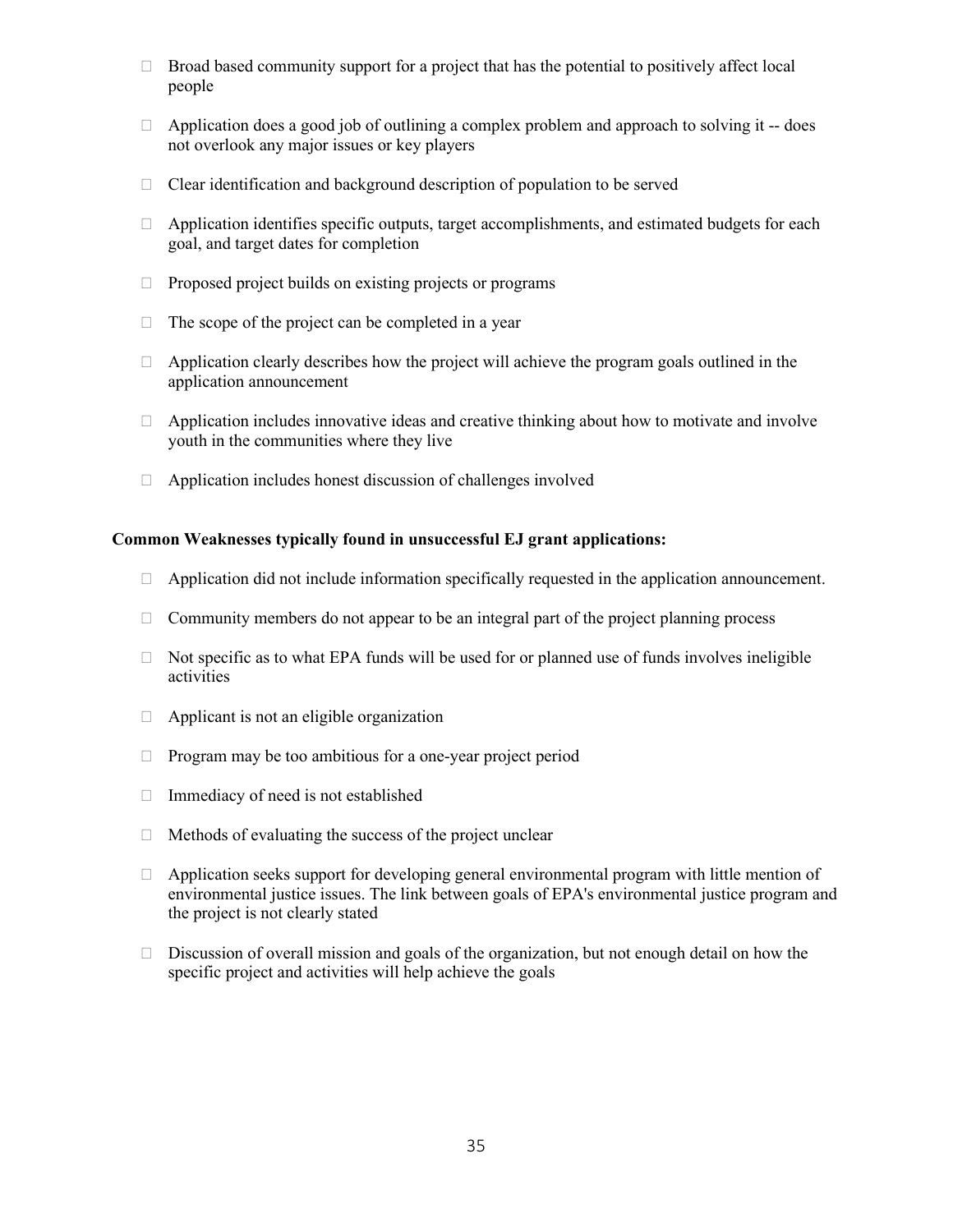#### **APPENDIX B**

# **Optional EJSG Itemized Budget Sheet Template**

*Note—EPA provides detailed guidance on how to characterize costs for budgeting purposes as well as a budget detail example in the agency's [Interim General Budget Development Guidance for Applicants and Recipients of](https://www.epa.gov/grants/rain-2019-g02)  [EPA Financial Assistance](https://www.epa.gov/grants/rain-2019-g02)*. *For a sample Itemized Budget Sheet refer to:<https://www.epa.gov/grants/rain-2019-g02>*

|                  | Description | Total     |
|------------------|-------------|-----------|
| Personnel        |             |           |
|                  |             |           |
|                  |             |           |
|                  |             |           |
|                  |             |           |
|                  |             |           |
|                  |             |           |
|                  |             |           |
|                  |             |           |
|                  |             |           |
| Fringe Benefits  |             |           |
|                  |             |           |
|                  |             |           |
|                  |             |           |
|                  |             |           |
|                  |             |           |
|                  |             |           |
| Travel           |             |           |
|                  |             |           |
|                  |             |           |
|                  |             |           |
|                  |             |           |
|                  |             |           |
| Equipment        |             |           |
|                  |             |           |
|                  |             |           |
|                  |             |           |
|                  |             |           |
|                  |             |           |
|                  |             |           |
| Supplies         |             |           |
|                  |             |           |
|                  |             |           |
|                  |             |           |
|                  |             |           |
|                  |             |           |
| Contractual      |             |           |
|                  |             |           |
|                  |             |           |
|                  |             |           |
|                  |             |           |
|                  |             |           |
|                  |             |           |
| Other            |             |           |
|                  |             |           |
|                  |             |           |
|                  |             |           |
|                  |             |           |
|                  |             |           |
|                  |             |           |
| Indirect Charges |             |           |
|                  |             |           |
|                  |             |           |
|                  |             |           |
|                  |             |           |
|                  |             |           |
|                  |             |           |
|                  |             | \$100,000 |